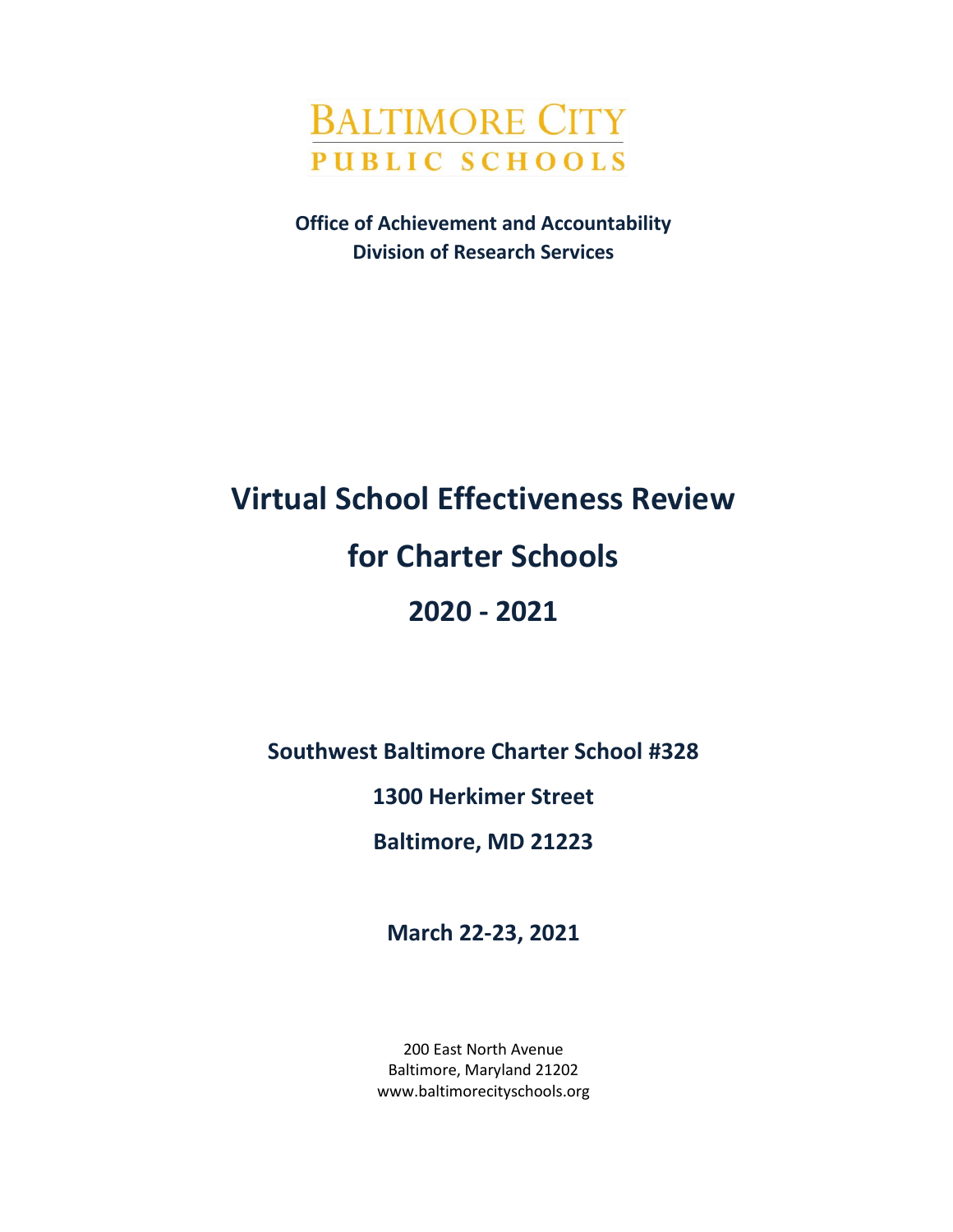## TABLE OF CONTENTS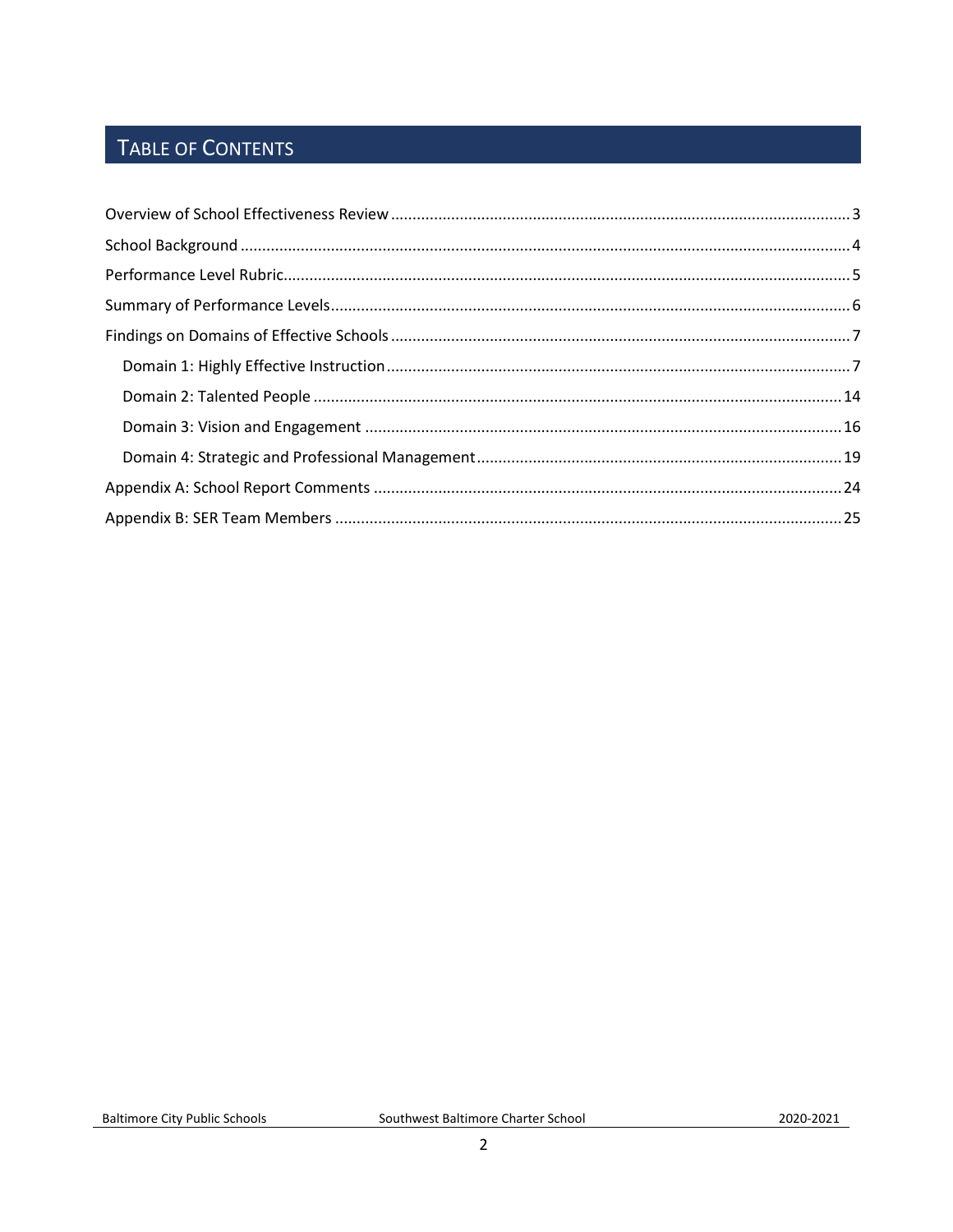## <span id="page-2-0"></span>OVERVIEW OF SCHOOL EFFECTIVENESS REVIEW

Baltimore City Public Schools (City Schools) developed the School Effectiveness Framework and the School Effectiveness Review process in 2009. The School Effectiveness Review (SER) uses trained school reviewers to measure a school's effectiveness against City Schools' School Effectiveness Standards. The School Effectiveness Standards are aligned with City Schools' effectiveness frameworks for teachers and school leaders.

The SER provides an objective and evidence-based analysis of how well a school is working to educate its students. It generates a rich layer of qualitative data that may not be revealed when evaluating a school solely on student performance outcomes. It also provides district and school-level staff with objective and useful information when making strategic decisions that impact student achievement.

**For the 2020-2021 school year SER visits were conducted virtually, due to the COVID-19 pandemic, using a modified and abbreviated version of the SER protocol.** The SER team comprised of representatives from City Schools and consultants from Schoolworks, (an education consulting group) who have extensive knowledge about schools and instruction, gathered information from teachers, students, parents, and leadership during a two-day site visit. During the visit, the SER team reviewed submitted electronic school documents and conducted virtual focus via Microsoft Teams or Zoom platforms, with school leadership, teachers, students, and parents. For classroom observations schools submitted one recorded synchronous lesson from each of the school's academic content teachers. The Team Lead then randomly select 60% of lessons submitted. Lessons were observed during the beginning, middle, and end of the recording.

The SER team analyzed evidence collected over the course of the visit to determine the extent to which key actions have been adopted and implemented at the school. This report summarizes the ratings in the four domains and related key actions, provides evidence to support the ratings, and – based on a rubric – allocates a performance level for each key action. Those key actions that were not rated for the virtual SER have been grayed out in the report. More information about the SER process is detailed in the School Effectiveness Review protocol, located on the City Schools website and available upon request from the Office of Achievement and Accountability in City Schools. **\\**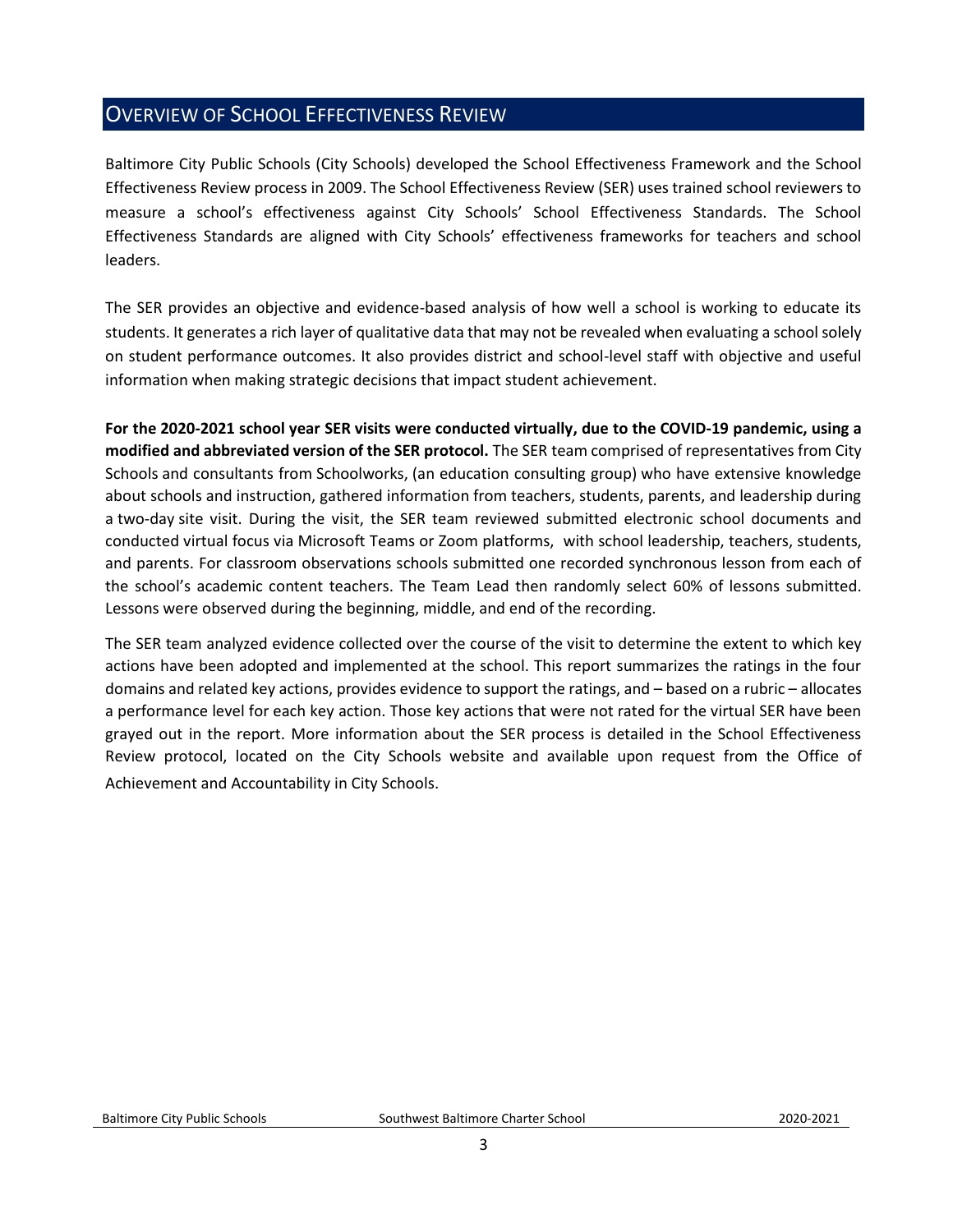## <span id="page-3-0"></span>SCHOOL BACKGROUND

Southwest Baltimore Charter School serves approximately 427 students in grades kindergarten through eighth grade. The school is in the southwest quadrant Baltimore.

#### **Virtual SER Context**

Southwest Baltimore Charter School has been virtual since the beginning of the year and at the time of the site visit (March 22-23, 2021). Some students will return to in-person learning starting April 12, 2021. All classroom observations conducted for the purpose of this report were recorded within two weeks prior to the visit.

#### **School Leadership and Staffing:**

The principal, Joseph Eldridge, has been at the school for one year and with the district for eight years in various roles. For the purpose of this SER site visit, staff designated as school leadership are listed below.

<span id="page-3-1"></span>

| <b>School Leadership Focus Group Members</b> |                                         |  |  |
|----------------------------------------------|-----------------------------------------|--|--|
| Role<br><b>Name</b>                          |                                         |  |  |
| Joseph Eldridge                              | Principal                               |  |  |
| Turi Nilsson                                 | Director of Instruction, Primary grades |  |  |
| Gena Proctor                                 | Lead Teacher                            |  |  |
| Siobhan Vicens                               | <b>Teacher Support Coach</b>            |  |  |
| Krysta Jenks                                 | IEP chair                               |  |  |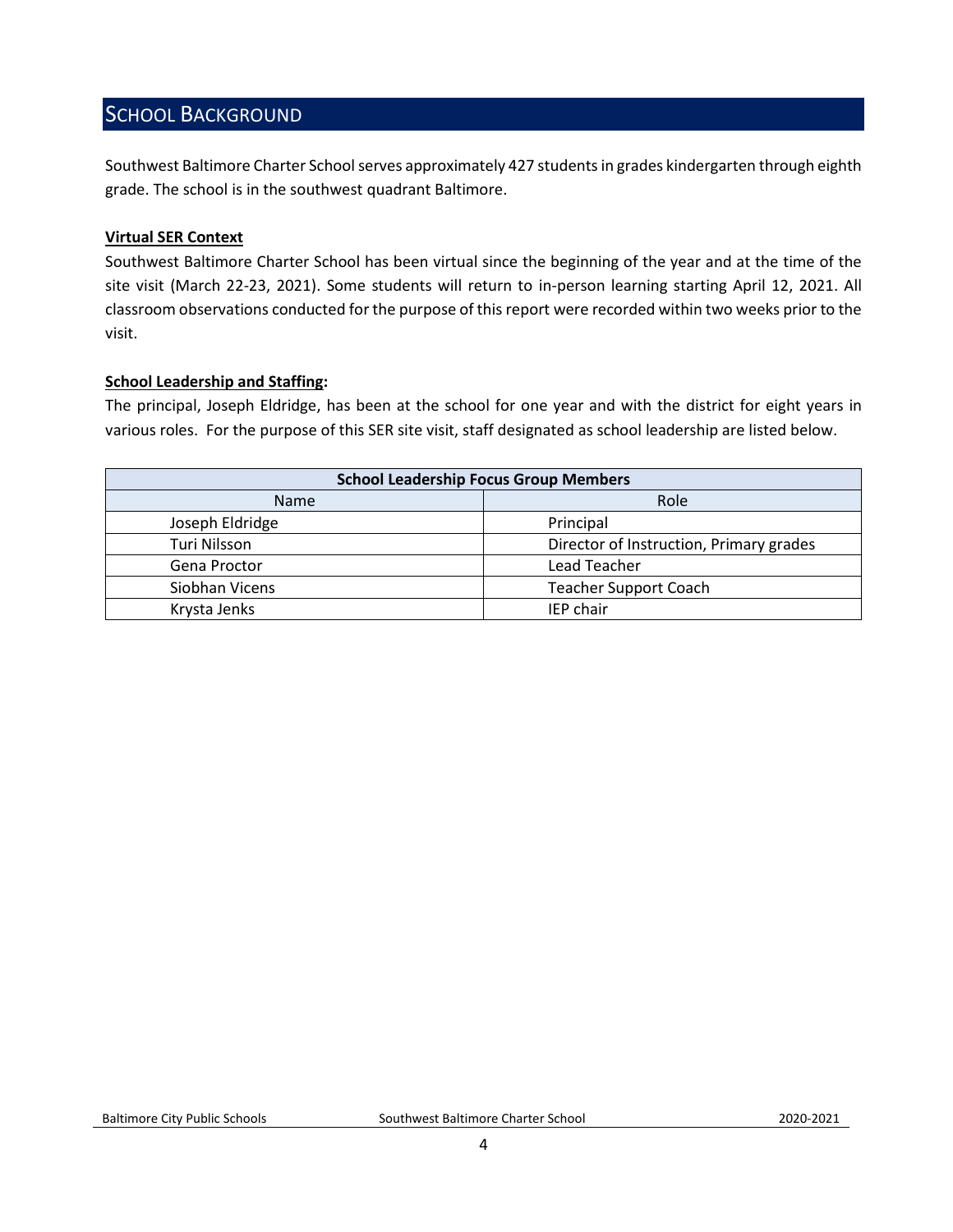## PERFORMANCE LEVEL RUBRIC

The SER team will use the following guidance to select a performance level for each key action. Note that the quality standard for each performance level is based upon: the extent to which the SER team finds multiple types<sup>1</sup> and multiple sources<sup>2</sup> of evidence AND the extent to which the SER team finds evidence of high levels of adoption and/or implementation of a practice or system. The SER team will also reflect on the Instructional Framework and School Leadership Framework in their analysis prior to assigning a rating for each key action.



Levels of Adoption and/or Implementation

|                | Extent to which SER Team Finds Multiple<br>Types and Multiple Sources of Evidence                                                                                                                                                                                                                                                                                          | Extent to which SER Team Finds Evidence of High<br>Levels of Adoption and/or Implementation                                                                                                                                                                                                                                                                                                                                                    | Key:<br>Not Effective:<br>Developing:<br>Effective:<br>Highly Effective: |
|----------------|----------------------------------------------------------------------------------------------------------------------------------------------------------------------------------------------------------------------------------------------------------------------------------------------------------------------------------------------------------------------------|------------------------------------------------------------------------------------------------------------------------------------------------------------------------------------------------------------------------------------------------------------------------------------------------------------------------------------------------------------------------------------------------------------------------------------------------|--------------------------------------------------------------------------|
| <b>Rating</b>  | Performance<br><b>Level</b>                                                                                                                                                                                                                                                                                                                                                | <b>Quality Standard</b>                                                                                                                                                                                                                                                                                                                                                                                                                        |                                                                          |
| 1              | <b>Not Effective</b>                                                                                                                                                                                                                                                                                                                                                       | Evidence indicates that the key action is not a practice or system that has been<br>adopted and/or implemented at the school, or the level of<br>adoption/implementation does not improve the school's effectiveness.                                                                                                                                                                                                                          |                                                                          |
| $\overline{2}$ | Evidence indicates that the key action (including some indicators) is a practice or<br>system that is emerging at the school, but that it has not yet been implemented at<br><b>Developing</b><br>a level that has begun to improve the school's effectiveness, OR that the impact of<br>the key action on the effectiveness of the school cannot yet be fully determined. |                                                                                                                                                                                                                                                                                                                                                                                                                                                |                                                                          |
| 3              | <b>Effective</b>                                                                                                                                                                                                                                                                                                                                                           | Evidence indicates that the key action (including most indicators) is a practice or<br>system that has been adopted at the school, and is implemented at a level that is<br>improving the school's effectiveness.                                                                                                                                                                                                                              |                                                                          |
| 4              | <b>Highly Effective</b>                                                                                                                                                                                                                                                                                                                                                    | Evidence indicates that the key action (including all indicators) is a practice or<br>system that has been fully adopted at the school, and is implemented at a level<br>that has had a strong, significant or sustainable impact on the school's<br>effectiveness.                                                                                                                                                                            |                                                                          |
| of the visit.  |                                                                                                                                                                                                                                                                                                                                                                            | <sup>1</sup> "Multiple types of evidence" is defined as evidence collected from two or more of the following: document review,<br>stakeholder focus groups; and classroom observations.<br><sup>2</sup> "Multiple sources of evidence" is defined as evidence collected from three or more stakeholder focus groups; two or<br>more documents; and/or evidence that a descriptor was documented in 75% or more of lessons observed at the time |                                                                          |

 $\overline{a}$  $1$  "Multiple types of evidence" is defined as evidence collected from two or more of the following: document review, stakeholder focus groups; and classroom observations.

Baltimore City Public Schools Southwest Baltimore Charter School2020-2021

<sup>&</sup>lt;sup>2</sup> "Multiple sources of evidence" is defined as evidence collected from three or more stakeholder focus groups; two or more documents; and/or evidence that a descriptor was documented in 75% or more of lessons observed at the time of the visit.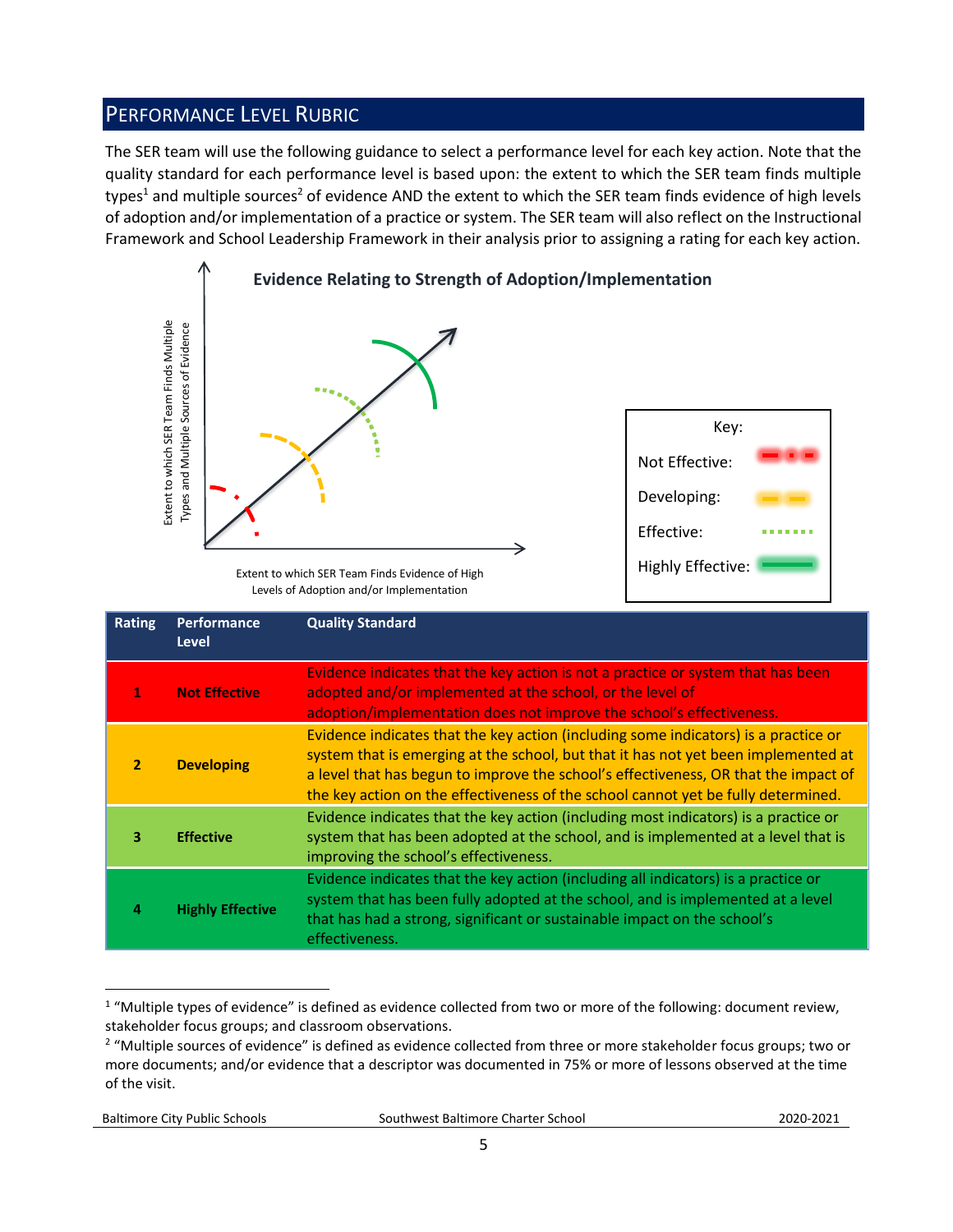## <span id="page-5-0"></span>SUMMARY OF PERFORMANCE LEVELS

Based on trends found in the collected evidence, the SER team assigns a performance level to each key action.

**Please note: due to the COVID-19 pandemic and the shift to virtual learning, the School Effectiveness Standards have been reduced for this academic year. Key actions and indicators highlighted in grey are not under review during the 2020-2021 SER review cycle**.

|                 | <b>Performance Levels</b> |                  |                   |                      |  |
|-----------------|---------------------------|------------------|-------------------|----------------------|--|
| <b>Domains</b>  | Level 4:                  | Level 3:         | Level 2:          | Level 1:             |  |
| and Key Actions | <b>Highly Effective</b>   | <b>Effective</b> | <b>Developing</b> | <b>Not Effective</b> |  |

| <b>Domain 1: Highly Effective Instruction</b>                                                                                                               |                   |
|-------------------------------------------------------------------------------------------------------------------------------------------------------------|-------------------|
| 1.1 School leadership supports highly effective instruction.                                                                                                | <b>Effective</b>  |
| 1.2 Teachers use multiple data sources to adjust practice.                                                                                                  | <b>Not Rated</b>  |
| 1.3 Teachers deliver highly effective instruction.                                                                                                          | <b>Developing</b> |
| 1.4 Teachers establish a classroom environment in which teaching and learning can occur.                                                                    | <b>Not Rated</b>  |
| <b>Domain 2: Talented People</b>                                                                                                                            |                   |
| 2.1 The school implements systems to select effective teachers and staff whose skills and<br>beliefs meet the needs of the school.                          | <b>Not Rated</b>  |
| 2.2 The school develops teacher and staff capacity through individualized support and<br>professional development.                                          | <b>Effective</b>  |
| <b>Domain 3: Vision and Engagement</b>                                                                                                                      |                   |
| 3.1 The school has a clear vision and mission that promotes a student-centered, culturally<br>relevant learning that prepares students for future success.  | <b>Effective</b>  |
| 3.2 The school cultivates and sustains open communication and decision-making<br>opportunities with families and the community.                             | <b>Effective</b>  |
| 3.3 The climate and culture of the school creates a welcoming learning environment that<br>meets the academic, social, and emotional needs of each student. | <b>Not Rated</b>  |
| <b>Domain 4: Strategic and Professional Management</b>                                                                                                      |                   |
| 4.1 The school establishes clear goals for student achievement and tracks progress towards<br>goals.                                                        | <b>Effective</b>  |
| 4.2 The school allocates and deploys the resources of human capital and funding to address<br>the priority growth goals for student achievement.            | <b>Effective</b>  |
| 4.3 School's board of trustees (or operator) provides competent stewardship and oversight<br>of the school.                                                 | <b>Developing</b> |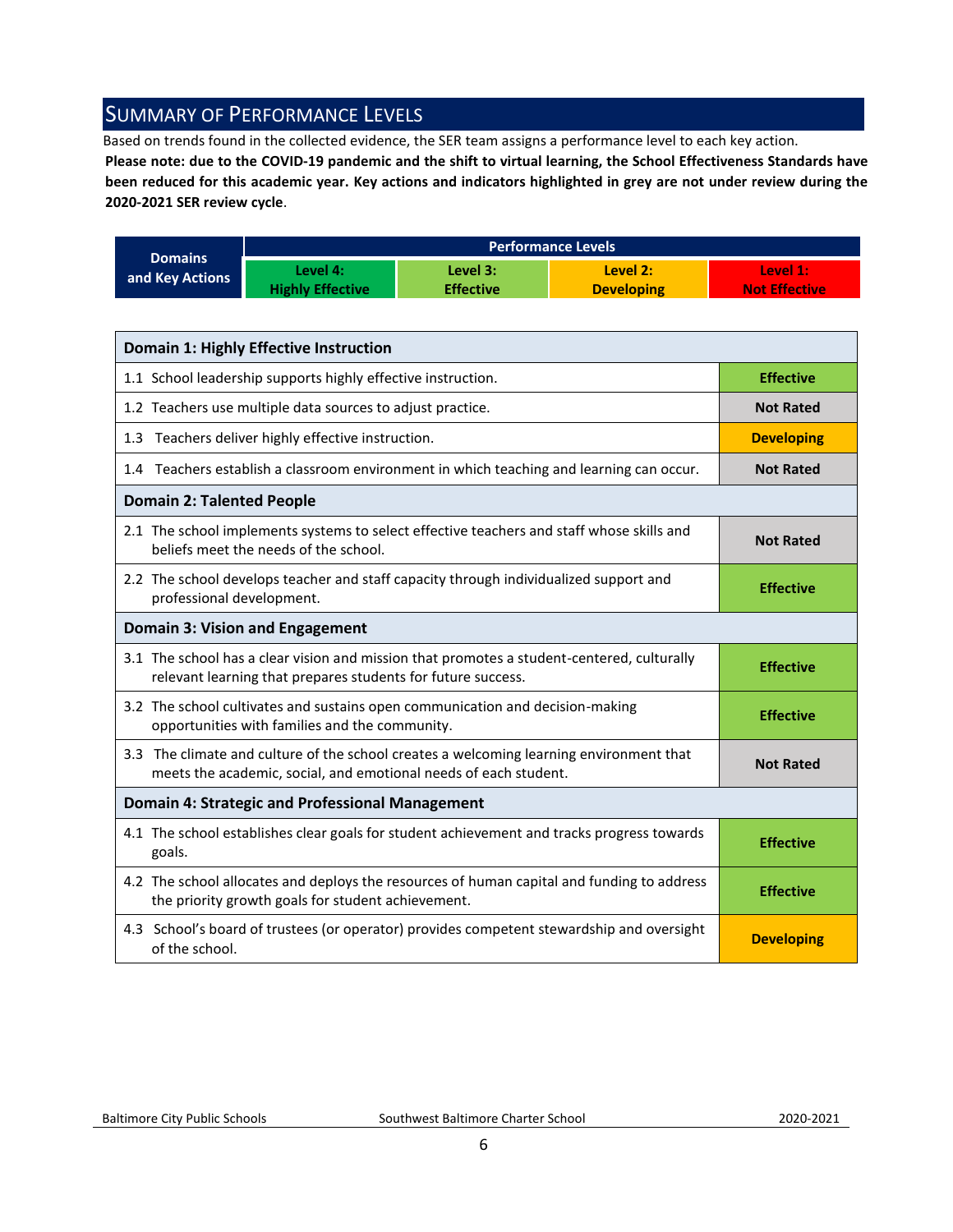<span id="page-6-0"></span>

| <b>FINDINGS ON DOMAINS OF EFFECTIVE SCHOOLS</b> |                                     |                              |                               |                                  |  |
|-------------------------------------------------|-------------------------------------|------------------------------|-------------------------------|----------------------------------|--|
|                                                 |                                     |                              | <b>Performance Levels</b>     |                                  |  |
| <b>Domains</b><br>and Key Actions               | Level 4:<br><b>Highly Effective</b> | Level 3:<br><b>Effective</b> | Level 2:<br><b>Developing</b> | Level 1:<br><b>Not Effective</b> |  |
|                                                 |                                     |                              |                               |                                  |  |

<span id="page-6-1"></span>**Domain 1: Highly Effective Instruction**

| Key action<br>1.1 | School leadership supports highly effective instruction. | <b>Effective</b> |
|-------------------|----------------------------------------------------------|------------------|
|-------------------|----------------------------------------------------------|------------------|

- School leadership somewhat ensures that teachers engage in the planning of the curricula through oversight of standards-based units, lessons and pacing. School leadership reported, and teachers confirmed, that teacher's lesson plans are expected to address the standards and meet the needs of students through differentiated strategies. Additionally, teachers noted that they spent time back-mapping the curriculum to ensure that all the standards were covered, which a review of Trimester 2 back-map with standards and a weekly plan overview confirmed. Regarding oversight of units, lessons, and pacing, school leadership and teachers reported that administrators have access to teacher's weekly plans, and they are discussed in their team meetings. However, a review of team meeting agendas did not indicate planning or pacing as a topic; instead, the standard meeting agenda topics include: Data, SPED meeting, and Gen Ed reports, 504 Meetings, SST referrals, Kid Talk, Upcoming Dates, Announcements, and Notes/Outcomes/Next Steps. Finally, teachers state that feedback on lesson plans is provided through informal and formal observations.
- School leadership consistently provides actionable feedback and guidance to teachers, aligned with the Instructional Framework. School leadership and teachers reported that teachers receive informal feedback which includes strengths, areas of growth, and next steps. A review of informal observations confirmed feedback provided to teachers. Specifically, one coaching tracker showed a focus on Teach 2 and Teach 5 of the Instructional Framework with feedback, wonderings/suggestions, and next steps & accountability. For example, the next step included "brainstorm strategies for virtual engagement that build both student leadership and optimizes opportunities for student voice/choice." In addition, school leadership and teachers reported that formal feedback is provided by school leadership through the district's formal observation process aligned to the Instructional Framework, which a review of formal observations confirmed.
- School leadership ensures the use of a complete student learning data-cycle. School leadership, teachers and the operator reported that this is the first year the school is using the i-Ready assessment, which is given three times a year with two progress monitoring assessments in between. Additionally, school leadership and teachers reported that teachers review i-Ready and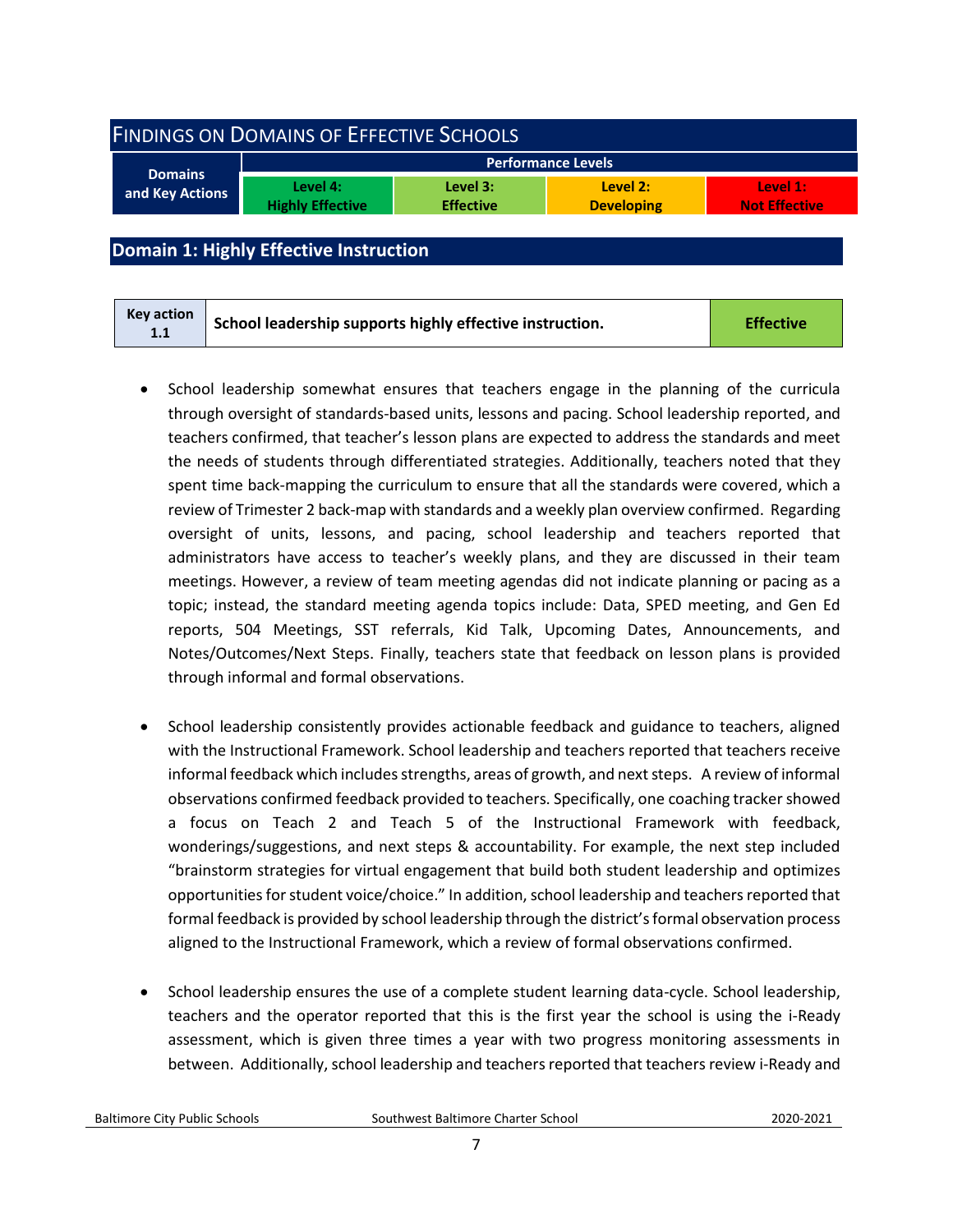other formative data during weekly team meetings. Teachers stated, and a review of the data review protocol confirmed that teachers identify goals and create action steps based on the i-Ready data. For example, one action plan stated, "By November, students will increase their scores in phonics on the November i-Ready progress monitoring benchmark by 6 or more points." Additionally, school leadership and teacher stated that I-ready data is used to target small group instruction for students in need of support and acceleration.

|     | Key action $\vert$ Teachers use multiple data sources to adjust practice to meet | <b>Not rated</b> |
|-----|----------------------------------------------------------------------------------|------------------|
| 1.2 | learners' unique needs.                                                          |                  |

- Teachers plan instruction in response to data
- Teachers appropriately recommend students for structured, school-wide interventions.
- Teachers appropriately recommend students for structured, school-wide opportunities for acceleration.

| <b>Key action</b><br>1.3 | <sup>1</sup> Teachers deliver highly effective instruction. <sup>3</sup> | <b>Developing</b> |
|--------------------------|--------------------------------------------------------------------------|-------------------|
|--------------------------|--------------------------------------------------------------------------|-------------------|

*Data for Key Action 1.3 was collected from classroom observations in order to provide trends in instruction across the school, as it relates to Teach Action 1-6 of the Instructional Framework. During each classroom visit, the observer collects evidence based on his/her observations and then determines*  whether the indicator was "evident", "partially evident" or "not evident" for each of the 14 indicators. *Below is the summary of the 14 classroom observations that were conducted.* 

Some teachers use and communicate standards-based lesson objectives and align learning activities to the stated lesson objectives.

| <b>Communication of objective</b>                                                                                                                                                                                                                                                | Evident | <b>Partially</b><br>Evident | <b>Not</b><br>Evident |
|----------------------------------------------------------------------------------------------------------------------------------------------------------------------------------------------------------------------------------------------------------------------------------|---------|-----------------------------|-----------------------|
| <b>Evident:</b> Teachers communicate lesson objectives to students by explaining<br>and/or referencing it during lessons.<br>Partially Evident: Teachers communicate lesson objectives by posting it.<br>Not Evident: Teachers do not communicate lesson objectives to students. | 57%     | 0%                          | 43%                   |
| Learning activities and resources align with lesson objective                                                                                                                                                                                                                    | Evident | <b>Partially</b><br>Evident | <b>Not</b><br>Evident |
| Evident: Lesson activities and resources have a clear and intentional purpose<br>and are aligned with lesson objectives.                                                                                                                                                         |         |                             |                       |
| Partially Evident: Lesson activities and resources are generally aligned with<br>lesson objectives and/or some tasks have a clear, intentional purpose.                                                                                                                          | 57%     | 43%                         | 0%                    |

l

<sup>&</sup>lt;sup>3</sup> Percentages shown in the table are subject to rounding and may appear to not sum to exactly 100%.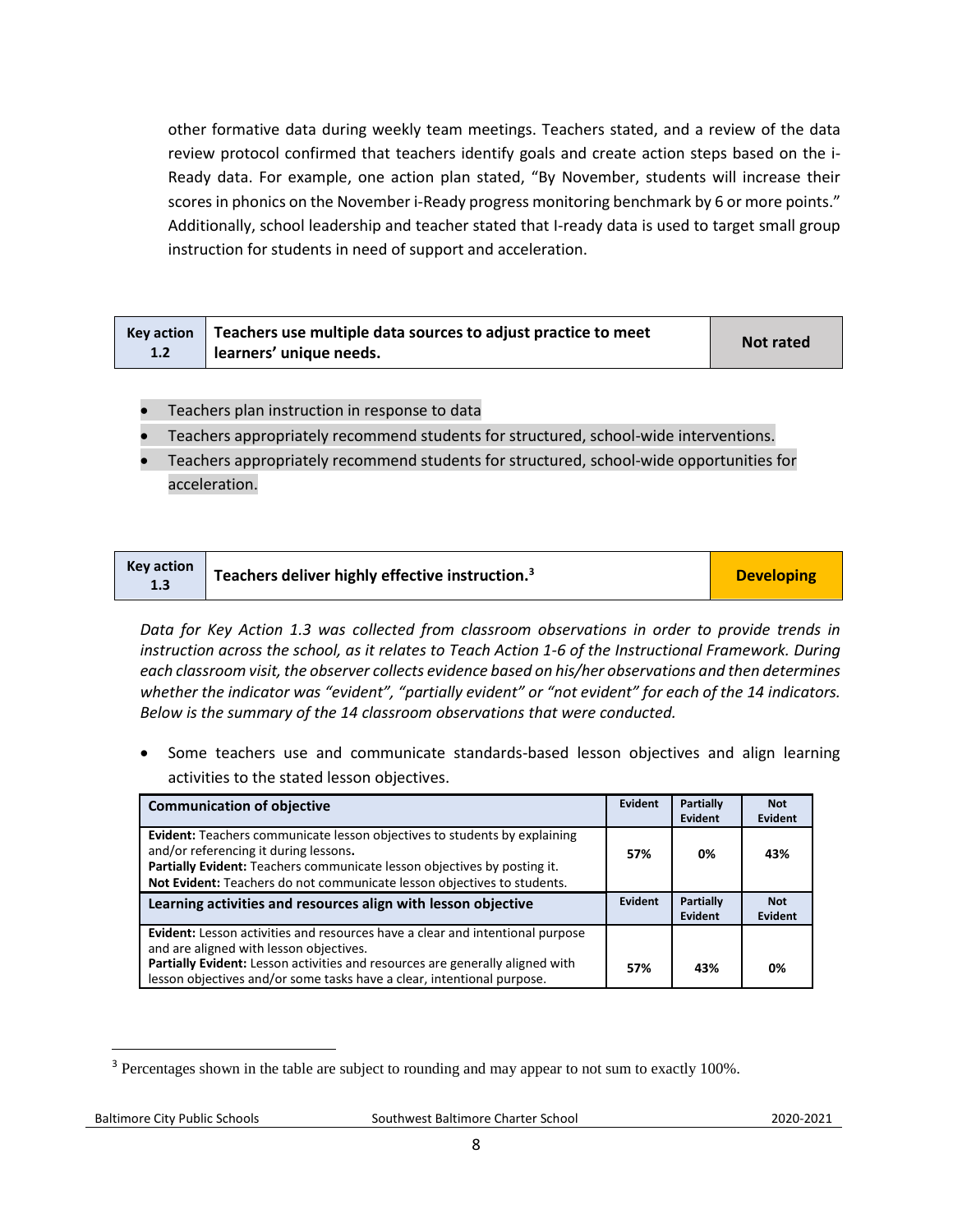| <b>Not Evident:</b> Lesson activities and resources are not aligned with lesson |  |  |
|---------------------------------------------------------------------------------|--|--|
| objectives OR Lesson activities and resources do not have a clear intentional   |  |  |
| purpose.                                                                        |  |  |

• Most teachers present content in various ways and emphasize key points to make content clear.

| Accurate, grade-level content                                                                                                                                                                                                                                                                                                                                                                        | <b>Evident</b> | Partially<br>Evident        | <b>Not</b><br>Evident        |
|------------------------------------------------------------------------------------------------------------------------------------------------------------------------------------------------------------------------------------------------------------------------------------------------------------------------------------------------------------------------------------------------------|----------------|-----------------------------|------------------------------|
| <b>Evident:</b> Teachers present students with accurate grade level content aligned<br>to appropriate content standards.<br>Partially Evident: Teachers present students with mostly accurate grade level<br>content aligned to appropriate content standards.<br>Not Evident: Teachers present students with inaccurate grade level content<br>and/or not aligned to appropriate content standards. | 71%            | 21%                         | 7%                           |
| Alternate presentation of content                                                                                                                                                                                                                                                                                                                                                                    | <b>Evident</b> | Partially<br>Evident        | <b>Not</b><br><b>Evident</b> |
| Evident: Teachers present content in various ways (two or more) to make<br>content clear.<br>Partially Evident: Teachers attempt to present content in various ways (two or<br>more), but attempts do not make content clear.<br>Not Evident: Teachers do not present content in various ways.                                                                                                       | 79%            | 14%                         | 7%                           |
| <b>Emphasis of key points</b>                                                                                                                                                                                                                                                                                                                                                                        | Evident        | <b>Partially</b><br>Evident | <b>Not</b><br>Evident        |
| <b>Evident:</b> Teachers emphasize important points to focus learning of content.<br>Partially Evident: Teachers attempt to emphasize important points to focus<br>learning of content, but attempts do not make content clear.<br>Not Evident: Teachers do not emphasize important points to focus learning of<br>content.                                                                          | 64%            | 29%                         | 7%                           |

• Some teachers use multiple strategies and tasks to engage all students in rigorous work.

| Scaffolded and/or differentiated tasks                                                                                                                                                                                                                                                                                                                                                  | <b>Evident</b> | Partially<br><b>Evident</b> | <b>Not</b><br>Evident |
|-----------------------------------------------------------------------------------------------------------------------------------------------------------------------------------------------------------------------------------------------------------------------------------------------------------------------------------------------------------------------------------------|----------------|-----------------------------|-----------------------|
| <b>Evident:</b> Teachers scaffold and/or differentiate tasks by providing access to<br>rigorous grade-level instruction for all students.<br><b>Partially Evident:</b> Teachers attempt to scaffold and/or differentiated tasks, but<br>not all students are supported in accessing rigorous grade-level instruction.<br>Not Evident: Teachers do not scaffold or differentiated tasks. | 57%            | 43%                         | 0%                    |
| Opportunities to engage with complex texts and tasks                                                                                                                                                                                                                                                                                                                                    | <b>Evident</b> | Partially<br><b>Evident</b> | <b>Not</b><br>Evident |
| Evident: Students have opportunities and time to grapple with complex texts<br>and/or rigorous tasks.<br>Partially Evident: Students have opportunities to engage with complex texts<br>and rigorous tasks superficially.<br>Not Evident: Students have rare or no opportunities to engage with complex<br>texts and rigorous tasks.                                                    | 50%            | 36%                         | 14%                   |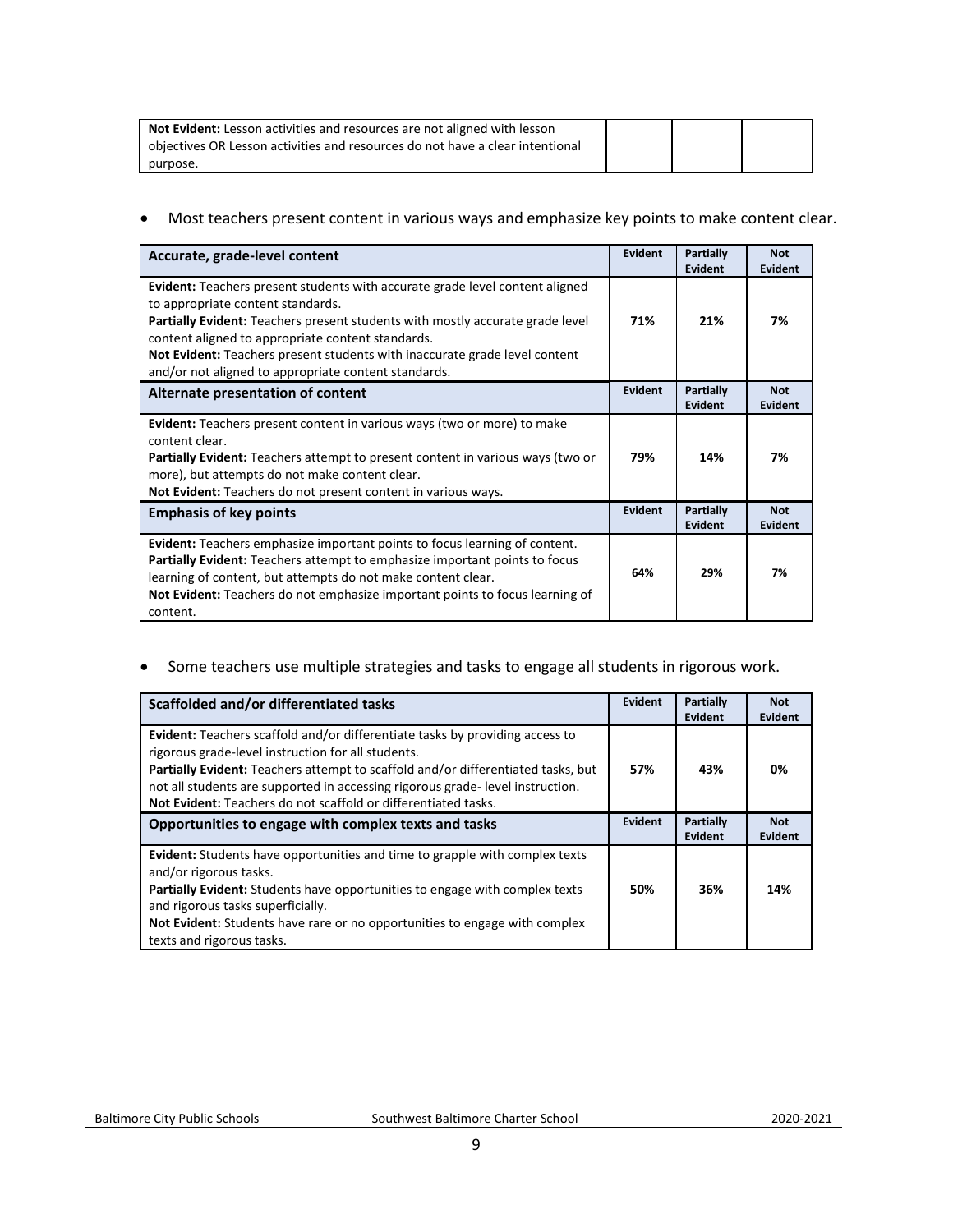• Some teachers use evidence-dependent questioning.

| <b>Questions requiring justification</b>                                                                                                                                                                                                                                                                                                                                                                   | Evident | Partially<br>Evident | <b>Not</b><br><b>Evident</b> |
|------------------------------------------------------------------------------------------------------------------------------------------------------------------------------------------------------------------------------------------------------------------------------------------------------------------------------------------------------------------------------------------------------------|---------|----------------------|------------------------------|
| <b>Evident:</b> Teachers asks questions that require students to cite evidence and<br>clearly explain their thought processes.<br><b>Partially Evident:</b> Teachers ask questions that require students to explain<br>their thought processes or cite evidence but not both.<br>Not Evident: Teachers does not ask questions that require students to cite<br>evidence or explain their though processes. | 29%     | 36%                  | 36%                          |
| Clear and/or scaffolded questions                                                                                                                                                                                                                                                                                                                                                                          | Evident | Partially<br>Evident | <b>Not</b><br>Evident        |
| <b>Evident:</b> Teachers asks questions that are clear and scaffolded.<br>Partially Evident: Teachers asks questions that are somewhat unclear to<br>students or lack scaffolding.<br>Not Evident: Teachers do not ask scaffolded questions.                                                                                                                                                               | 50%     | 50%                  | 0%                           |

• Most teachers check for student understanding and provide specific academic feedback.

| Informative checks for understanding                                                                                                                                                                                                                                                                                                                                                                                         | <b>Evident</b> | Partially<br>Evident | <b>Not</b><br><b>Evident</b> |
|------------------------------------------------------------------------------------------------------------------------------------------------------------------------------------------------------------------------------------------------------------------------------------------------------------------------------------------------------------------------------------------------------------------------------|----------------|----------------------|------------------------------|
| Evident: Teachers conduct one or more checks for understanding that yield<br>useful information at key points throughout the lesson.<br>Partially Evident: Teachers attempt to conduct checks for understanding, but<br>checks may only yield some useful information.<br>Not Evident: Teachers do not check for understanding during the lesson. OR<br>Teachers' checks for understanding are inappropriate or ineffective. | 79%            | 21%                  | 0%                           |
| Specific, academic feedback                                                                                                                                                                                                                                                                                                                                                                                                  | Evident        | Partially<br>Evident | <b>Not</b><br>Evident        |
| Evident - Teachers give specific academic feedback to communicate current<br>progress and next steps to move forward.<br>Partially Evident - Teachers give general academic feedback, but feedback<br>may not clarify next steps to move forward.<br>Not Evident - Teachers do not give academic feedback. OR When needed,<br>teachers do not address student misunderstandings.                                             | 57%            | 36%                  | 7%                           |

• Some teachers facilitate academic talk.

| Opportunities for student-to-student interaction*                                                                                                                                                                                                                                                   | Evident | <b>Partially</b><br>Evident | <b>Not</b><br>Evident |
|-----------------------------------------------------------------------------------------------------------------------------------------------------------------------------------------------------------------------------------------------------------------------------------------------------|---------|-----------------------------|-----------------------|
| Evident: Teachers provide multiple or extended opportunities for student-to-<br>student interactions.<br><b>Partially Evident:</b> Teachers provide one opportunity for student-to-student<br>interactions.<br>Not Evident: Teachers provide no opportunity for student-to-student<br>interactions. | 21%     | 29%                         | 0%                    |
| Evidence-based discussions*                                                                                                                                                                                                                                                                         | Evident | <b>Partially</b><br>Evident | <b>Not</b><br>Evident |
| <b>Evident:</b> In most student-to-student interactions, students engage in<br>discussions with their peers to make meaning of content or deepen their<br>understanding.                                                                                                                            | 7%      | 0%                          | 93%                   |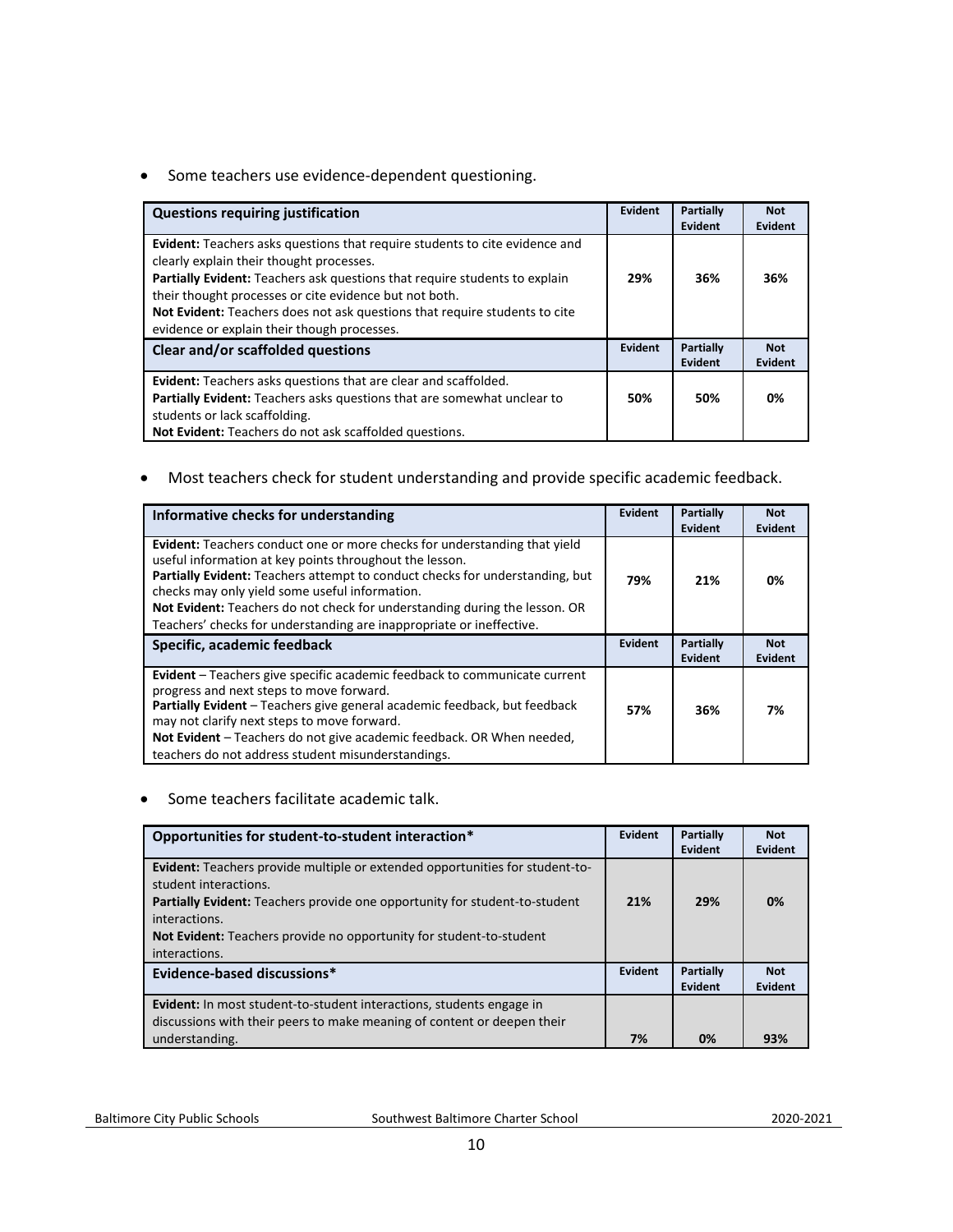| <b>Partially Evident:</b> In few student-to-student interactions, students engage in<br>discussions with their peers to make meaning of content or deepen their<br>understanding.<br><b>Not Evident:</b> Students do not engage in discussions with their peers to make<br>meaning of content or deepen their understanding.                                                                                                    |         |                      |                       |
|---------------------------------------------------------------------------------------------------------------------------------------------------------------------------------------------------------------------------------------------------------------------------------------------------------------------------------------------------------------------------------------------------------------------------------|---------|----------------------|-----------------------|
| <b>Student academic talk</b>                                                                                                                                                                                                                                                                                                                                                                                                    | Evident | Partially<br>Evident | <b>Not</b><br>Evident |
| Evident: Students use academic talk and, when necessary, teachers<br>consistently and appropriately support students in speaking academically.<br>Partially Evident: Students sometimes use academic talk, and teachers<br>inconsistently or inappropriately supports students in speaking academically.<br>Not Evident: Students do not use academic talk, and teachers does not<br>support students in speaking academically. | 36%     | 29%                  | 36%                   |

\*Due to the COVID 19 pandemic, the shift to virtual learning, and the limitation of the recorded synchronous recorded lessons, two of the three indicators above (opportunities for student-tostudent interaction and evidence-based discussions) were not included in the calculation to determine the overall rating for this Key Action. The percentages for these indicators are provided for informational purposes only. The percentage for student academic talk was still included in the overall rating.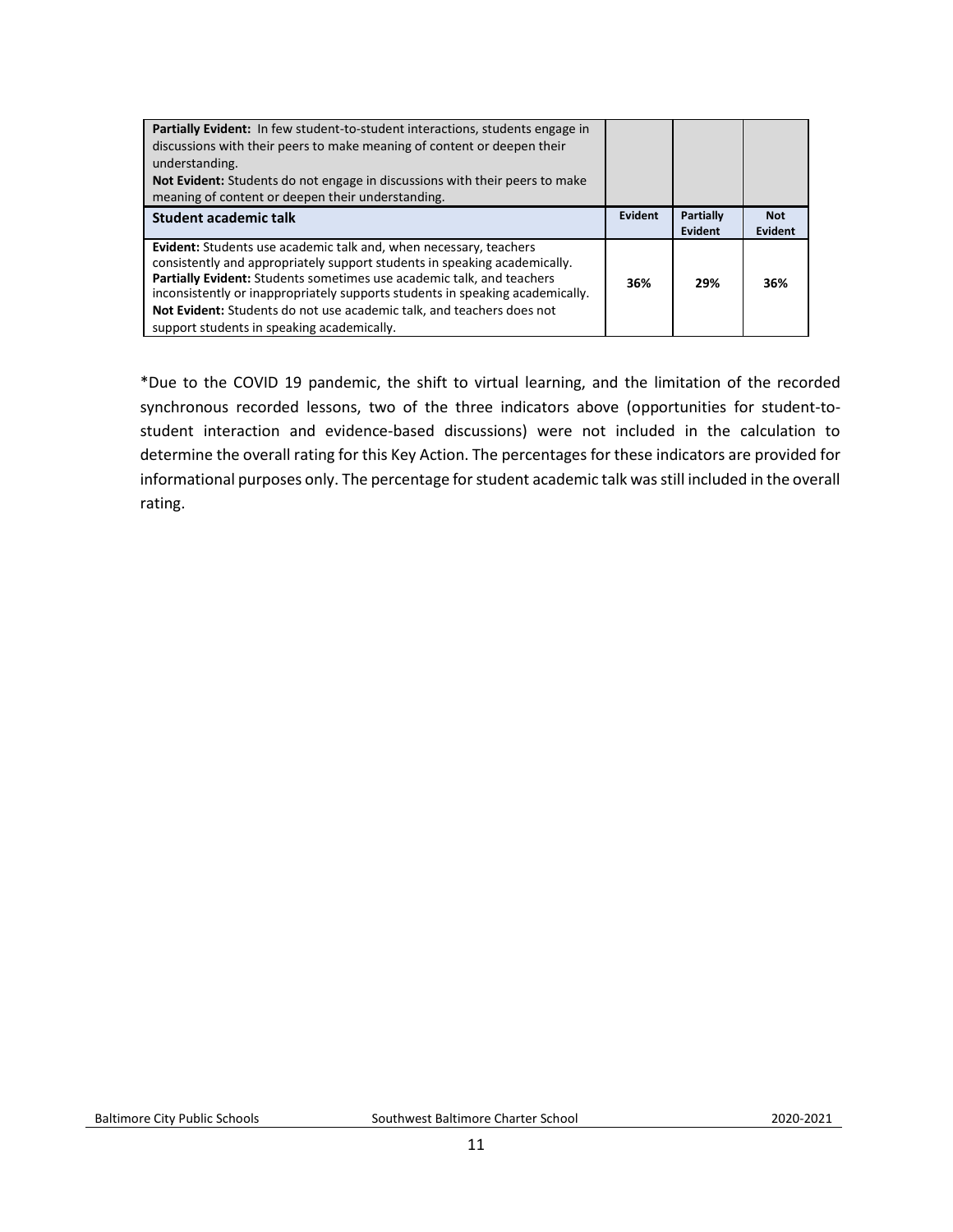| Key action |  |
|------------|--|
| 1.4        |  |

## **Teachers establish a classroom environment in which teaching and learning can occur. Not rated**

#### • Teachers implement routines to maximize instructional time.

| <b>Maximized instructional time</b>                                                                                                                                                                                                                                                                                                                                                                                   | <b>Evident</b> | Partially<br><b>Evident</b> | <b>Not</b><br><b>Evident</b> |
|-----------------------------------------------------------------------------------------------------------------------------------------------------------------------------------------------------------------------------------------------------------------------------------------------------------------------------------------------------------------------------------------------------------------------|----------------|-----------------------------|------------------------------|
| <b>Evident:</b> Students re only idle for very brief (less than 2 minutes) periods of<br>time while waiting for teachers.<br><b>Partially Evident:</b> Students may be idle for short periods of time (2-4)<br>minutes) while waiting for teachers.<br>Not Evident: Students may be idle for significant periods of time (4 minutes)<br>or more) while waiting for teachers.                                          | ℅              | %                           | ℅                            |
| Smooth routines and procedures                                                                                                                                                                                                                                                                                                                                                                                        | Evident        | Partially<br><b>Evident</b> | <b>Not</b><br>Evident        |
| Evident: Routines and procedures run smoothly with minimal or no<br>prompting from the teachers.<br><b>Partially Evident:</b> Routines and procedures run smoothly with some<br>prompting from the teachers.<br>Not Evident: Routines and procedures are in place but require significant<br>teachers prompting and direction. OR There are no evident routines or<br>procedures, so the teachers direct all of them. | %              | ℅                           | ℅                            |

#### • Teachers build a positive, learning-focused classroom culture.

| <b>Teacher-to-student interactions</b>                                                                                                                                                                                                                                                                                                                                                           | Evident        | Partially<br>Evident | <b>Not</b><br>Evident |
|--------------------------------------------------------------------------------------------------------------------------------------------------------------------------------------------------------------------------------------------------------------------------------------------------------------------------------------------------------------------------------------------------|----------------|----------------------|-----------------------|
| Evident: Teacher interactions with students are positive and respectful.<br>Partially Evident: Some interactions among teachers and students<br>demonstrate a positive rapport and respect while other interactions<br>demonstrate a lack of rapport/respect.<br>Not Evident: Little to no interactions among teachers with students<br>demonstrate a positive rapport/mutual respect.           | %              | ℅                    | %                     |
| <b>Student-to-teacher interactions</b>                                                                                                                                                                                                                                                                                                                                                           | <b>Evident</b> | Partially<br>Evident | <b>Not</b><br>Evident |
| <b>Evident:</b> Student interactions with teachers are positive and respectful.<br>Partially Evident: Some interactions among students and teachers<br>demonstrate a positive rapport/mutual respect while other interactions<br>demonstrate a lack of rapport/respect.<br>Not Evident: Little to no interactions among students with teachers<br>demonstrate a positive rapport/mutual respect. | %              | %                    | %                     |
| <b>Student-to-student interactions</b>                                                                                                                                                                                                                                                                                                                                                           | Evident        | Partially<br>Evident | <b>Not</b><br>Evident |
| <b>Evident:</b> Student-to-student interactions are positive and respectful.<br><b>Partially Evident:</b> Some interactions among students demonstrate a positive<br>rapport/mutual respect while other interactions demonstrate a lack of<br>rapport/respect.<br><b>Not Evident:</b> Little to no interactions among students demonstrate a<br>positive rapport/mutual respect.                 | %              | %                    | %                     |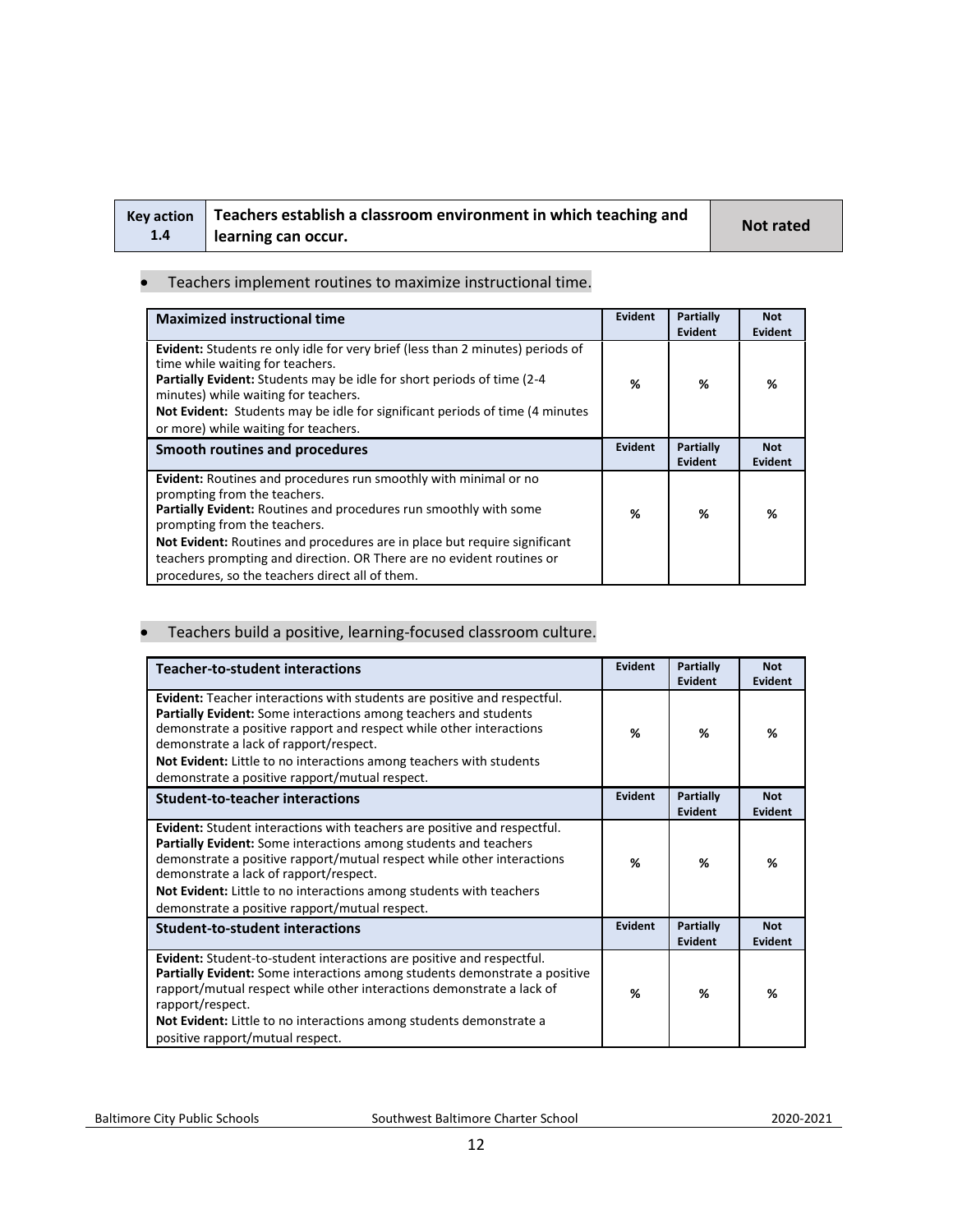• Teachers reinforce positive behavior and redirect off-task or challenging behavior, when needed.

| Reinforce positive behavior                                                                                                                                                                                                                                                                                                                                                                                                                                                                                                                                  | Evident | <b>Partially</b><br>Evident | <b>Not</b><br>Evident        |
|--------------------------------------------------------------------------------------------------------------------------------------------------------------------------------------------------------------------------------------------------------------------------------------------------------------------------------------------------------------------------------------------------------------------------------------------------------------------------------------------------------------------------------------------------------------|---------|-----------------------------|------------------------------|
| <b>Evident:</b> Teachers promote and reinforce positive behavior.<br>Partially Evident: Teachers occasionally acknowledge positive behavior but                                                                                                                                                                                                                                                                                                                                                                                                              |         |                             |                              |
| focus more on negative behavior.<br>Not Evident: Teachers primarily focus on negative behavior.                                                                                                                                                                                                                                                                                                                                                                                                                                                              | %       | %                           | %                            |
| <b>On-task behavior</b>                                                                                                                                                                                                                                                                                                                                                                                                                                                                                                                                      | Evident | <b>Partially</b><br>Evident | <b>Not</b><br><b>Evident</b> |
| <b>Evident:</b> Students are on-task and active participants in classwork and<br>discussions.<br><b>Partially Evident:</b> Some students exhibit frequent off-task behavior in the<br>classroom. AND/OR Most students exhibit occasional off-task behavior in<br>the classroom.<br><b>Not Evident:</b> Students exhibit consistent off-task behavior in the classroom.                                                                                                                                                                                       | %       | %                           | %                            |
| Time impact of redirection/discipline of off-task behavior                                                                                                                                                                                                                                                                                                                                                                                                                                                                                                   | Evident | <b>Partially</b><br>Evident | <b>Not</b><br><b>Evident</b> |
| <b>Evident:</b> Teachers address behavioral issues (if any) with minimal interruption<br>to instructional time (less than 2 minutes).<br>Partially Evident: Teachers address behavioral issues with some interruption<br>to instructional time (2-4 minutes).<br>Not Evident: Teachers address behavioral issues in a manner that does not<br>fully solve the issue causing significant interruption to instructional time (4)<br>minutes or more). OR Teachers does not address behavioral issues, allowing<br>student misbehavior to continue or escalate. | %       | ℅                           | %                            |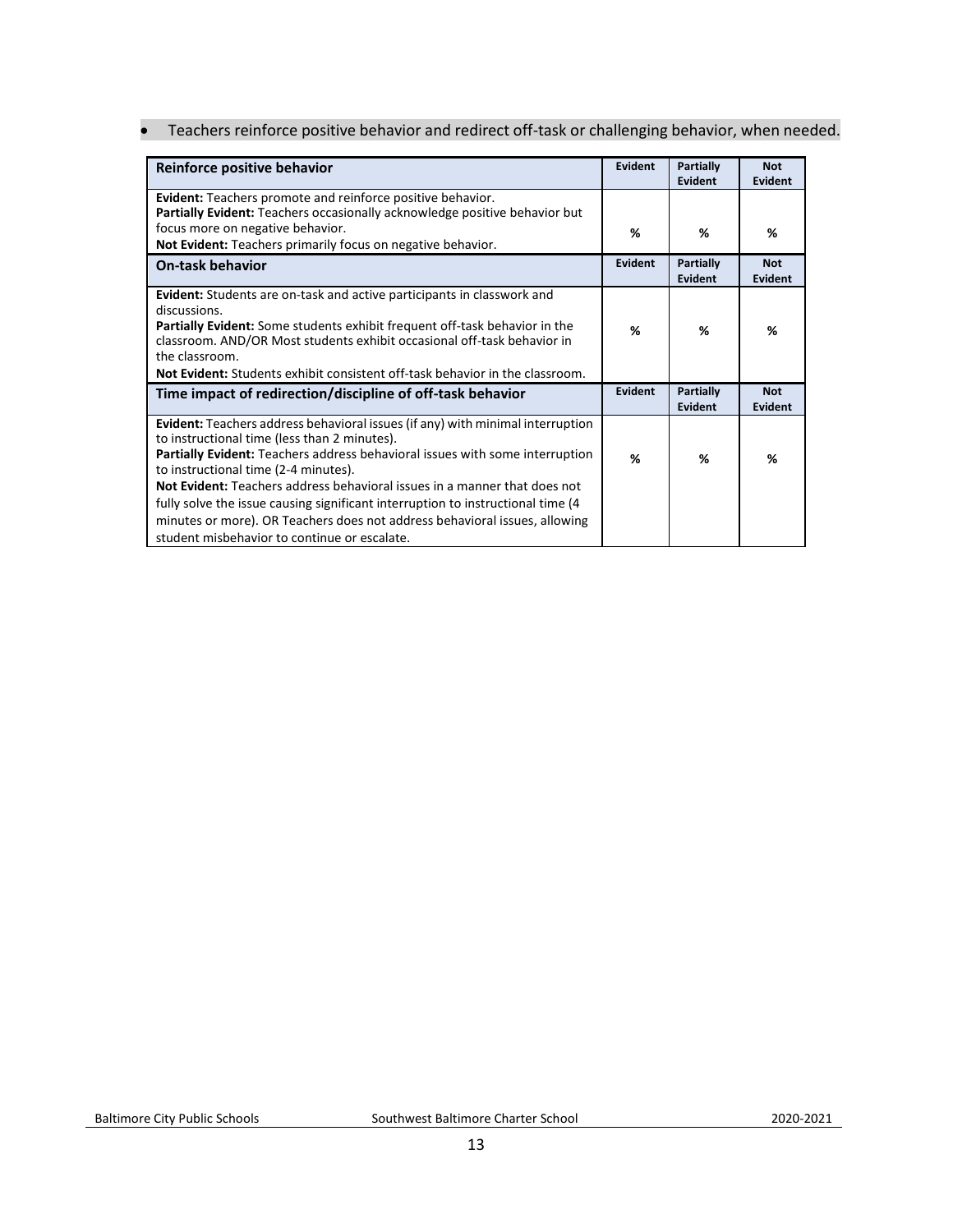### <span id="page-13-0"></span>**Domain 2: Talented People**

| <b>Kev action</b> | The school implements systems to select effective teachers and | Not rated |
|-------------------|----------------------------------------------------------------|-----------|
| 2.1               | staff whose skills and beliefs meet the needs of the school.   |           |

- School leadership has implemented organizational structures for selection and/or placement across staffing positions that addresses student well-being and academic performance.
- School leadership recruits' candidates using multiple stakeholders and measures to assess each candidate's qualifications in alignment with school needs.

| <b>Kev action</b> | The school develops teacher and staff capacity through | <b>Effective</b> |
|-------------------|--------------------------------------------------------|------------------|
| 2.2               | individualized support and professional development.   |                  |

- School leadership ensures the implementation of an informal mentoring program, when applicable, to support the development of most new teachers and staff and monitors the program's effectiveness. School leadership reported that they have a designated on-site mentor and their traditional mentoring program last for two -years and focuses around on-boarding teachers into Southwest Baltimore Charter School's culture and classroom management. School leadership stated that this year they do not have any teachers who qualify for needing new teacher support. However, school leadership and teachers noted that two teachers are in their third year of teaching. Further, school leadership stated that Team Leads act as the primary mentors and that support is provided through professional development. Regarding monitoring the mentoring program's effectiveness, school leadership reported that historically the mentor has conversations with school leadership around planning and supports for the new teachers. Teachers confirmed previous years mentoring program and supports but could not speak to what was offered this year. Finally, the site team did not review any mentoring documents to confirm supports provided for this year.
- School leadership uses multiple methods to provide timely support and interventions to struggling teachers and staff as indicated by data and/or informal or formal observations. School leadership and teachers reported that teachers in need of support are identified through classroom observations, review of student's academic data, or can self-identify. Continuing, school leadership and teachers reported that follow-up for teachers in need of support is provided by school leadership and discussed weekly as an administration team. Further, school leadership stated that teachers in need of support are placed on a PACT (Professional Adjustment Contract for Trailblazers). A review of a PACT confirmed that an area of concerns is described, as well as action steps that will be taken to improve practice. For example, a review of a PACT revealed the following action steps that administration will provide as supports: "observe Monday and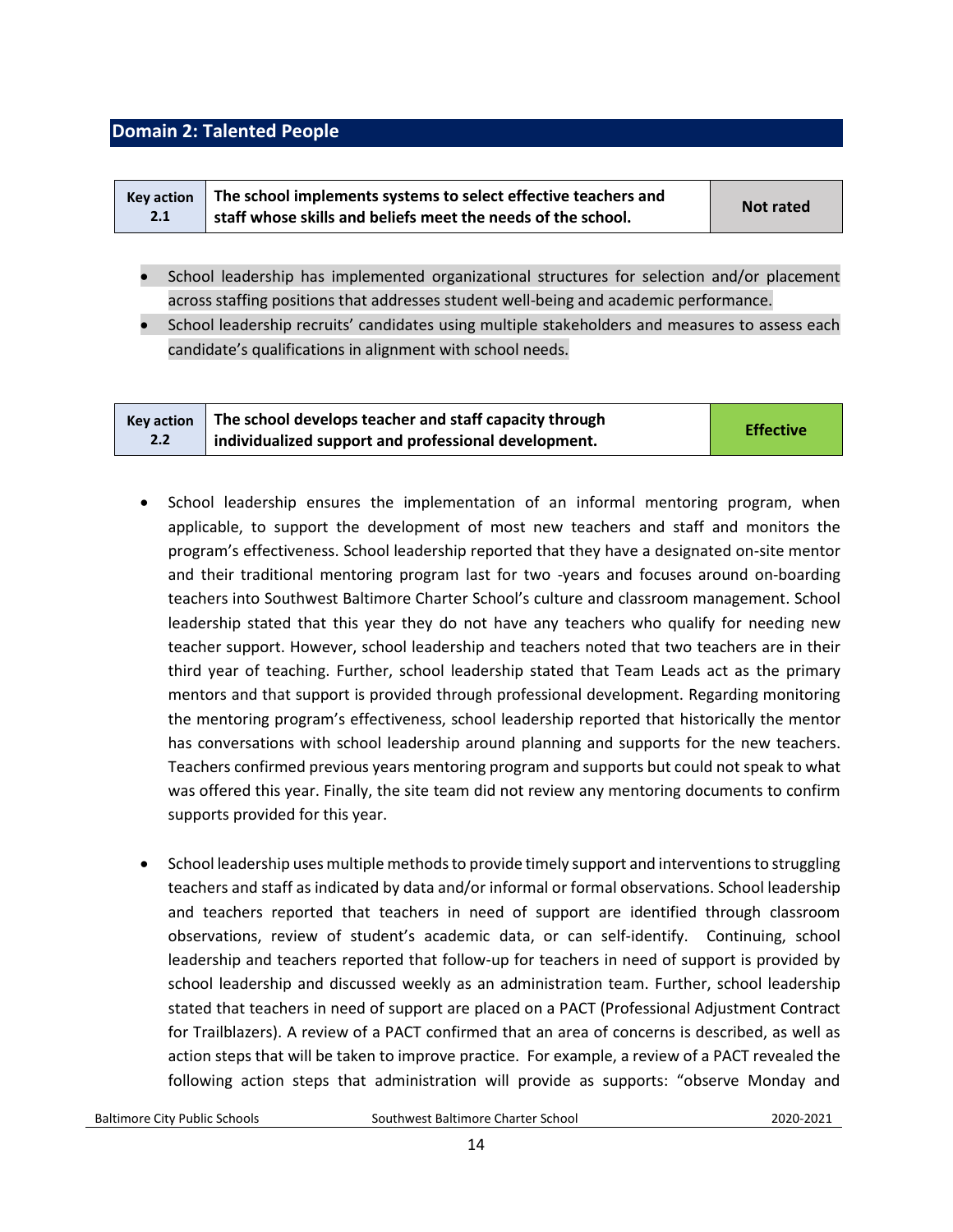Tuesday's lessons and provide feedback prior to Wednesday, Attend Wednesday grade level meeting to discuss technology tools, and weekly Friday meetings to review progress and set goals for next week."

• School leadership engages all staff in differentiated professional development based on identified needs. School leadership, teachers, and the operator reported that professional development for the school year has focused on i-Ready and digital platforms and tool; which an overview of a professional development plan confirmed. Additionally, school leadership, teachers, and the operator reported professional development on equity provided by a consultant Lisa Williams, which a review of an invoice confirmed. School leadership and teachers reported that professional development is differentiated through teacher choice/interest, which a review of the Homegrown PD Plan confirmed. Finally, school leadership reported that professional development is identified based on the need of the moment. For example, the equity professional development was identified based on current events and what is happening in our society. Further, the internally created professional development is based on teachers identified needs and i-ready professional development is based on a need to better understand the new assessment.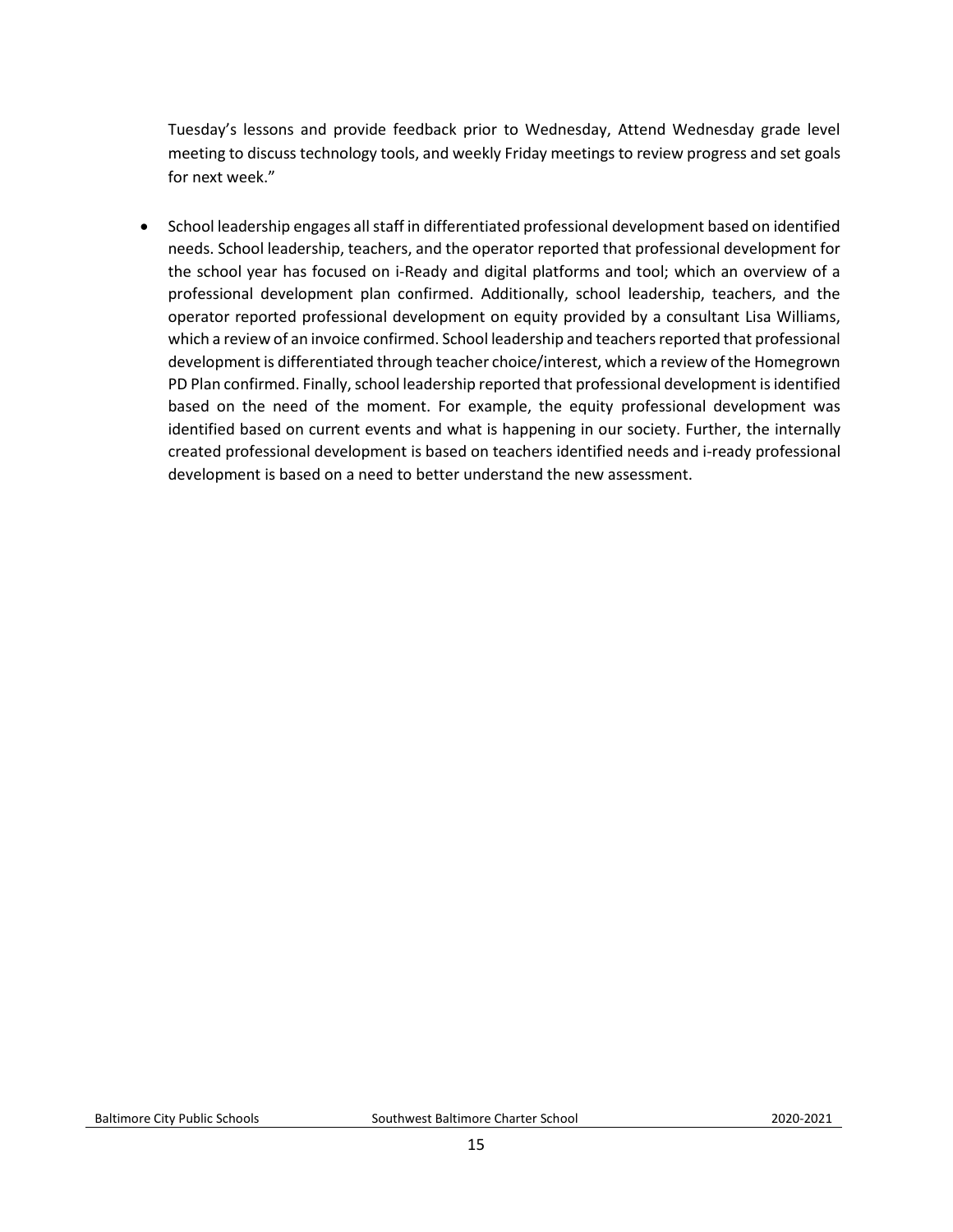### <span id="page-15-0"></span>**Domain 3: Vision and Engagement<sup>4</sup>**

**Key action 3.1 The school has a clear vision and mission that promotes studentcentered, culturally relevant learning that prepares students for future success.** 

**Effective**

- Most of the school community shares a clear understanding of the school's mission and vision, including a clear understanding of initiatives and values, that support high student achievement. A review of the school website and handbook noted the following vision and mission: Vision: "Thinkers ready to navigate our world." Mission: "To create extraordinary learning experiences that inspire the thoughtful, courageous, compassionate citizen in every child." School leadership, teachers, the operator, and governing board confirmed key aspects of the vision and mission. However, families and students were less clear, stating that it was about creating independent students ready to go out into the world. School leadership, the operator, and governing board reported that the school was founded on expeditionary learning, arts integration, and a focus on individualized learning approaches, which a review of the handbook confirmed. Additionally, school leadership, the operator, governing board, and teachers reported that the vision and mission are exemplified through school programming such as Habits of Scholarship (I am Responsible, I strive for Quality, I Persevere, I have Integrity, I show Empathy, I display Autonomy), CREW meetings (advisory program), and real-world experiences through Outward Bound, North Bay and others. Both families and students noted an emphasis on individual learners and small groups support. Finally, students spoke about programs that identify students with an interest in STEM (science, technology, engineering, and math) and supports these scholars throughout middle school and beyond such as Middle Grades Partnership and CURE with University of Maryland.
- School leadership ensures that the school's programs are culturally relevant and incorporate skills for 21st century success. In terms of culturally relevant programming, school leadership, the operator, the board, teachers, and students reported that the school is in the beginning stages of their equity plan. As such, stakeholder reported that an Equity Alliance has been formed which includes parents, staff members, and a  $6<sup>th</sup>-8<sup>th</sup>$  grade student that will put in place policies, structures, and practices that help dismantle systemic oppression and are anti-racist, which a review of an email to the SBCS community confirmed. The operator and families both stated that currently cultural programming is general and not robust enough to discuss diversity, equity, and inclusion; however, they are aware of this as an area of growth and they are working on it. School leadership, the operator, teachers, families, and students reported that currently they conduct black history month projects and participated in a Black Lives Matter rally. A review of a weekly

Baltimore City Public Schools Southwest Baltimore Charter School2020-2021

 $\overline{\phantom{a}}$ <sup>4</sup> Less than 6 families participated in the family focus group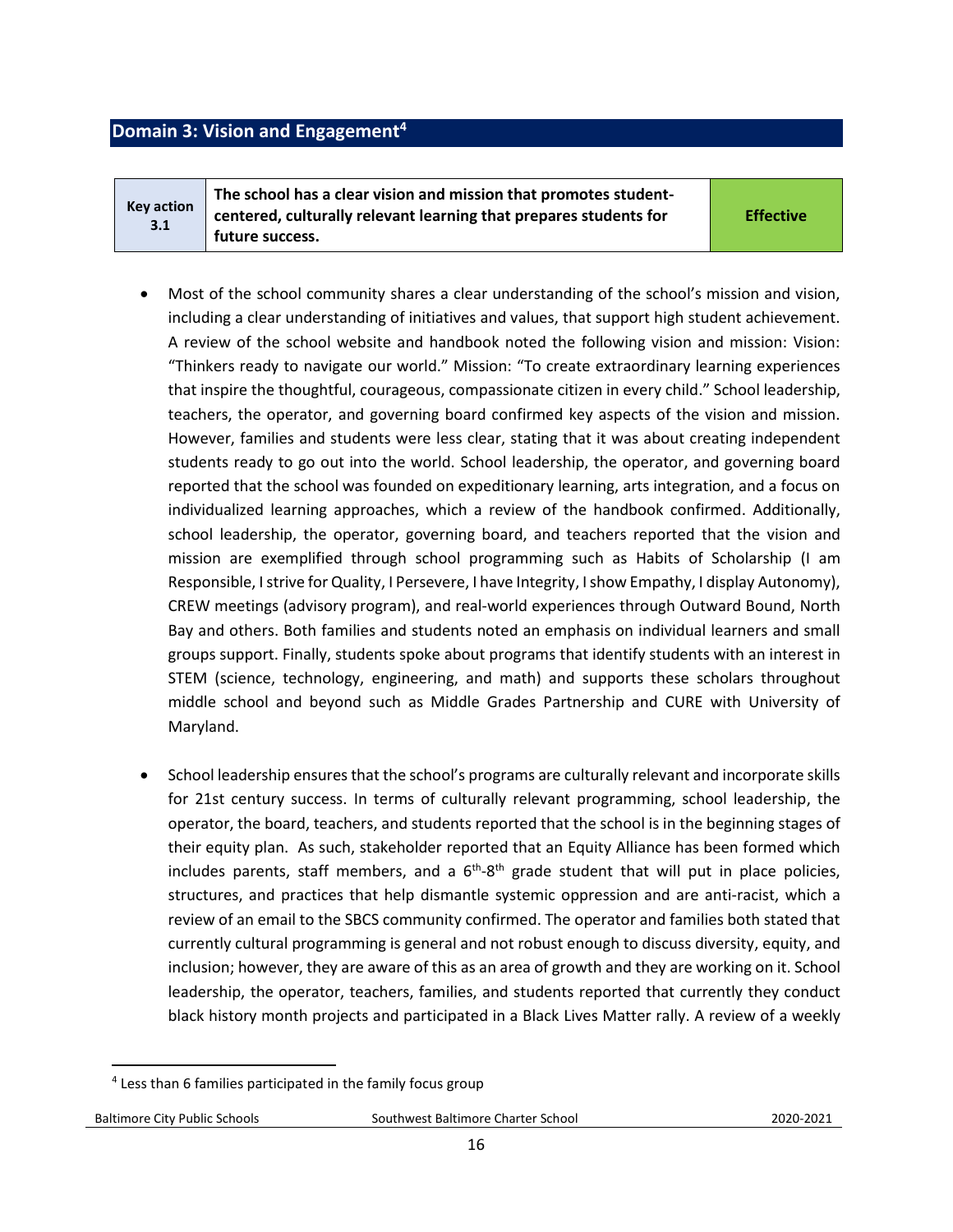newsletter to staff, dated Feb 16-19, 2021, confirmed Black History Month activities and the BLM Rally. Furthermore, school leadership, teachers, and students reported that students have been exposed to other cultures through virtual field trips, guest speakers, book, and art projects. Regarding skills for  $21^{st}$  century success, school leadership, teachers, and students reported that students participated in expeditions and field work that allow for real world application and cooperation. As noted above, students participate on trip with Outward Bound and to North Bay as well as have a chance to interact with guest speakers. For example, a review of a CREW lesson plan confirmed that students met author and activist Wes Moore. Additionally, school leadership, teachers, families, and students reported that students collaborate on projects and communicate with others. All stakeholders reported that the school has ensured that all students have access to devices for virtual learning.

|     | $Key action$ The school cultivates and sustains open communication and       | <b>Effective</b> |
|-----|------------------------------------------------------------------------------|------------------|
| 3.2 | $\frac{1}{2}$ decision-making opportunities with families and the community. |                  |

• The school implements systems to build strong relationships with families and garners feedback in order to make schoolwide decisions. School leadership, teachers, families, students, and the operator reported that the school communicates with families through the Remind App, automated calls, the website, and social media. School leadership and teachers reported that the school hosts a weekly virtual Family Town Halls, which families are invited to attend. In addition, school leadership and teachers reported that families provided input on reopening timelines and the budget through these Family Town Halls. A review of Family Town Hall agendas confirmed this practice. School leadership and students reported and a review of a letter to  $6<sup>th</sup>$  grade families confirmed, that "in response to parent concern and high student workload, we are reducing our students' Cultural Arts classes from three to one. Two 'Independent Study Halls' will replace the Cultural Arts classes in your child's schedule". School leadership and teachers reported that the has also hosted virtual events that families attend, such as the student led conferences. The operator and board members reported that parents serve on the governing board and are part of the Equity Alliance Committee, which school leadership and teachers confirmed. To engage all families and students, school leadership and teachers reported that the school has a community school coordinator and a student wellness support team that help ensure families in need have food and supplies, which the operator confirmed. Finally, school leadership stated that relationships are built through the longevity and consistency of the staff teaching multiple siblings.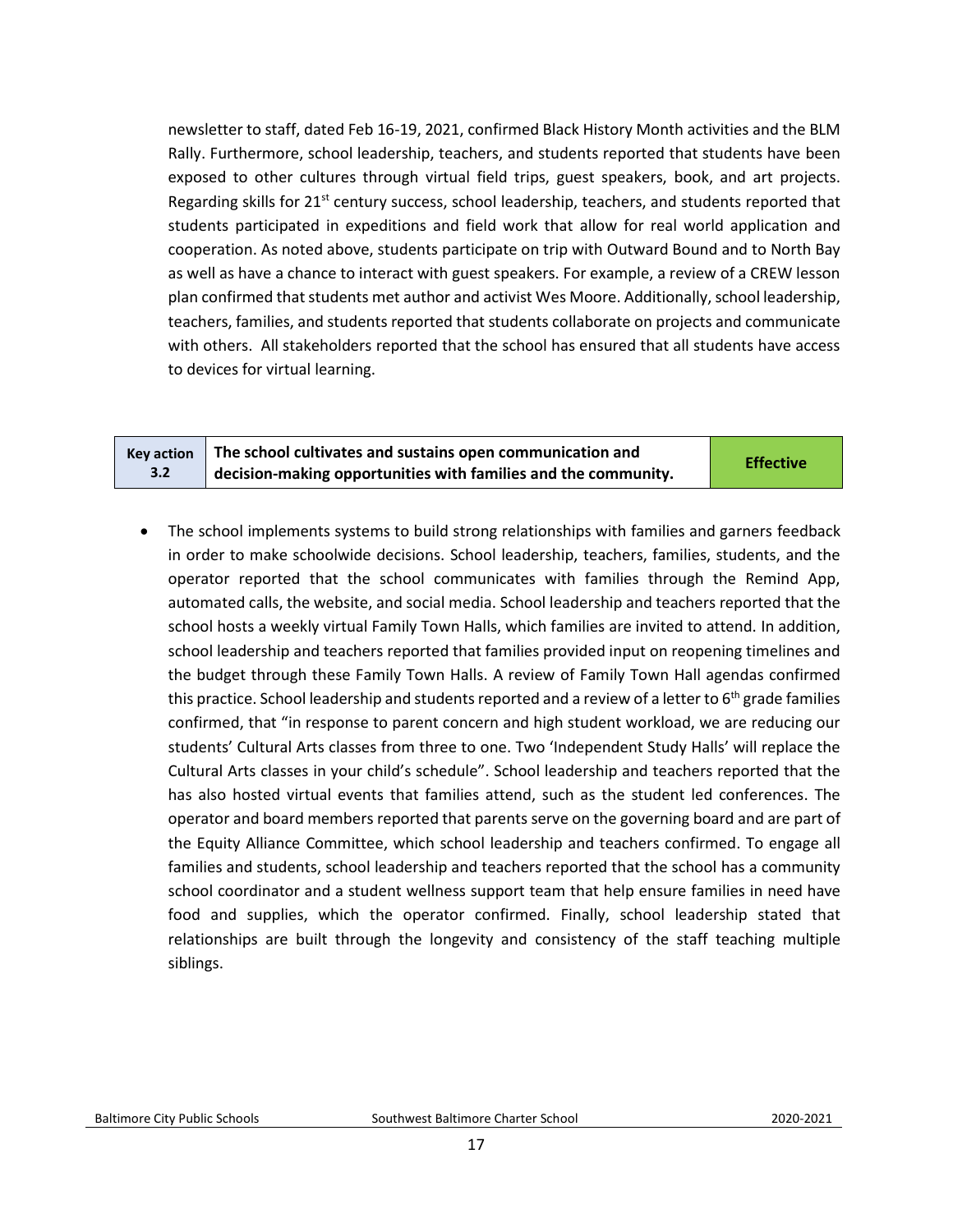• The school builds strong relationships with community stakeholders and leverages resources to meet the needs of students and the school. School leadership, teachers, and the operator, reported that several partnerships have been initiated and continue to be cultivated through the work of the recently hired community school coordinator. As such, school leadership, teachers, the operator, and board reported that the school has strong partnerships with various institutions in the community including CURE University of Maryland (STEM mentoring); Middle Grades Partnership (summer programing and mentorship), Gilman (summer program), Paul's Place (afterschool programing), Elev8 (community Coordinator), Young Audiences (artists residency) Maryland Food Bank, and Johns Hopkins (tutoring); and students were able to confirm some of these partnerships. School leadership reported that community partners are invited to the weekly Family Town Halls. A review of a document entitled *Community Partners* confirmed partners listed above for the current school year who are donating time, funding, and in-kind donations.

| <b>Key action</b><br>3.3 | The climate and culture of the school creates a welcoming learning<br>environment that meets the academic, social, and emotional needs<br>of each student. | Not rated |
|--------------------------|------------------------------------------------------------------------------------------------------------------------------------------------------------|-----------|
|--------------------------|------------------------------------------------------------------------------------------------------------------------------------------------------------|-----------|

- The school implements and monitors school protocols that create an environment where students, staff, and families feel welcome and safe.
- The school develops proactive systems that support individual students' social, emotional, and socioeconomic needs.
- School leadership establishes consistent structures to recognize and celebrate student achievement.
- School leadership establishes consistent structures that demonstrate value and recognition of staff.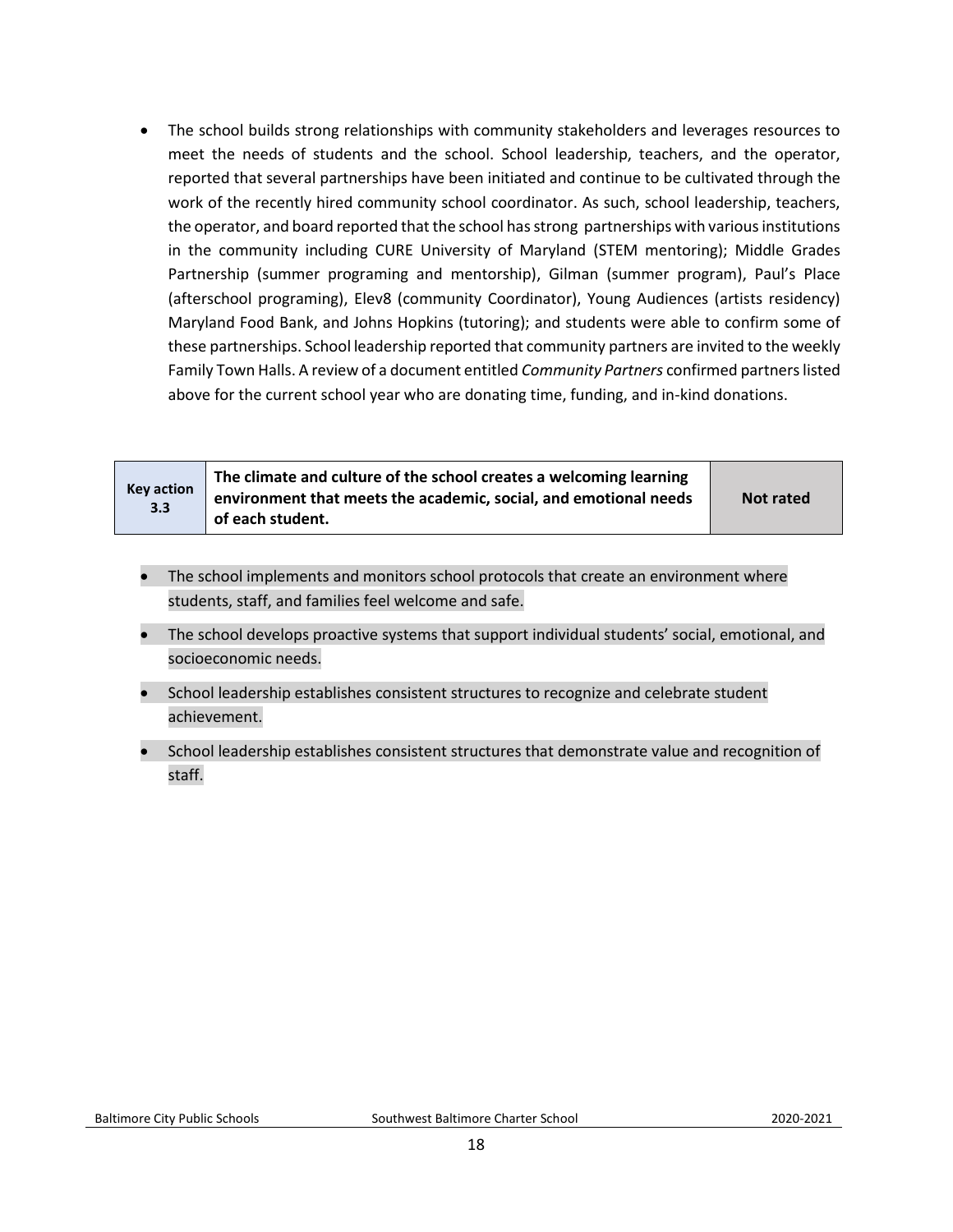## <span id="page-18-0"></span>**Domain 4: Strategic and Professional Management**

|     | Key action $\parallel$ The school establishes clear goals for student achievement and | <b>Effective</b> |
|-----|---------------------------------------------------------------------------------------|------------------|
| 4.1 | tracks progress toward goals.                                                         |                  |

- School leadership collaborates with teachers to establish and communicate measurable goals for the improvement of student learning and strategies aligned to the goals; however, not all teachers could articulate the goals. School leadership and the operator reported that historically the school has used NWEA MAP assessment data to set and measure schoolwide goals. However, the ILT along with the new principal decided to use the i-Ready assessment this year. School leadership and the operator reported that the goals are as follows: LITERACY GOALS- By June 2021, each grade level (K-4) will show growth in the vocabulary strand of I Ready of 10 percentage points or more. 50% or less of 5-8th grade students will be represented in tier 3 i-Ready data. MATH GOAL-Students in the fifth through eighth grade will demonstrate knowledge of multiplication and division fluency by increasing their number and operations score on the i-ready exam by 20 points, by April 2021. STUDENT WHOLENESS GOALS- By June 2021, the percentage of students who qualify as chronically absent will be no higher than 35%. When teachers were asked about the school wide goals, they reported knowing of goals for math and literacy based on the I-ready assessment and an attendance goal, however teachers could not speak to specific targets for the goals. The operator stated that the schoolwide goals have been communicated to teachers but have not been ingrained into memory like in the past; partly due to the new assessment and to school not being in-person. Further, school leadership, the operator and teachers stated that teachers serve on the ILT and have broken down the schoolwide goals into grade level goals, which are discussed in team meetings. As for the strategies aligned to the school-wide goals, school leadership and teachers reported the following strategies for literacy: using open court's word analysis curriculum, prioritizing vocabulary instruction, use online tools such as Nearpods and Wordly Wise, and differentiate during small group literacy. As for math: tiered instruction for small groups, domain focus on numbers and operations, fluency math games, and intervention programs such as Number worlds and Horizon. Teachers also stated that they use i-ready lessons for both math and literacy. Finally, the attendance strategies include: Re-Engagement Support Team (RST) meetings, home visits, and ensuring students have materials for virtual learning (devices, hotspots, headphones, etc.). A review of the SMARTe Goal and Action Plans confirmed the above-mentioned goals and strategies.
- School leadership and all staff participate in regular analysis of school-wide data and instructional practices to monitor progress towards goals, revisiting and adjusting action plans as needed. School leadership and teachers reported that i-Ready is given three times a year (BOY, MOY, EOY) with progress monitoring occurring in between each assessment. Further, school leadership, the operator, and teachers reported that the ILT meets monthly to review i-Ready data but most data

Baltimore City Public Schools Southwest Baltimore Charter School2020-2021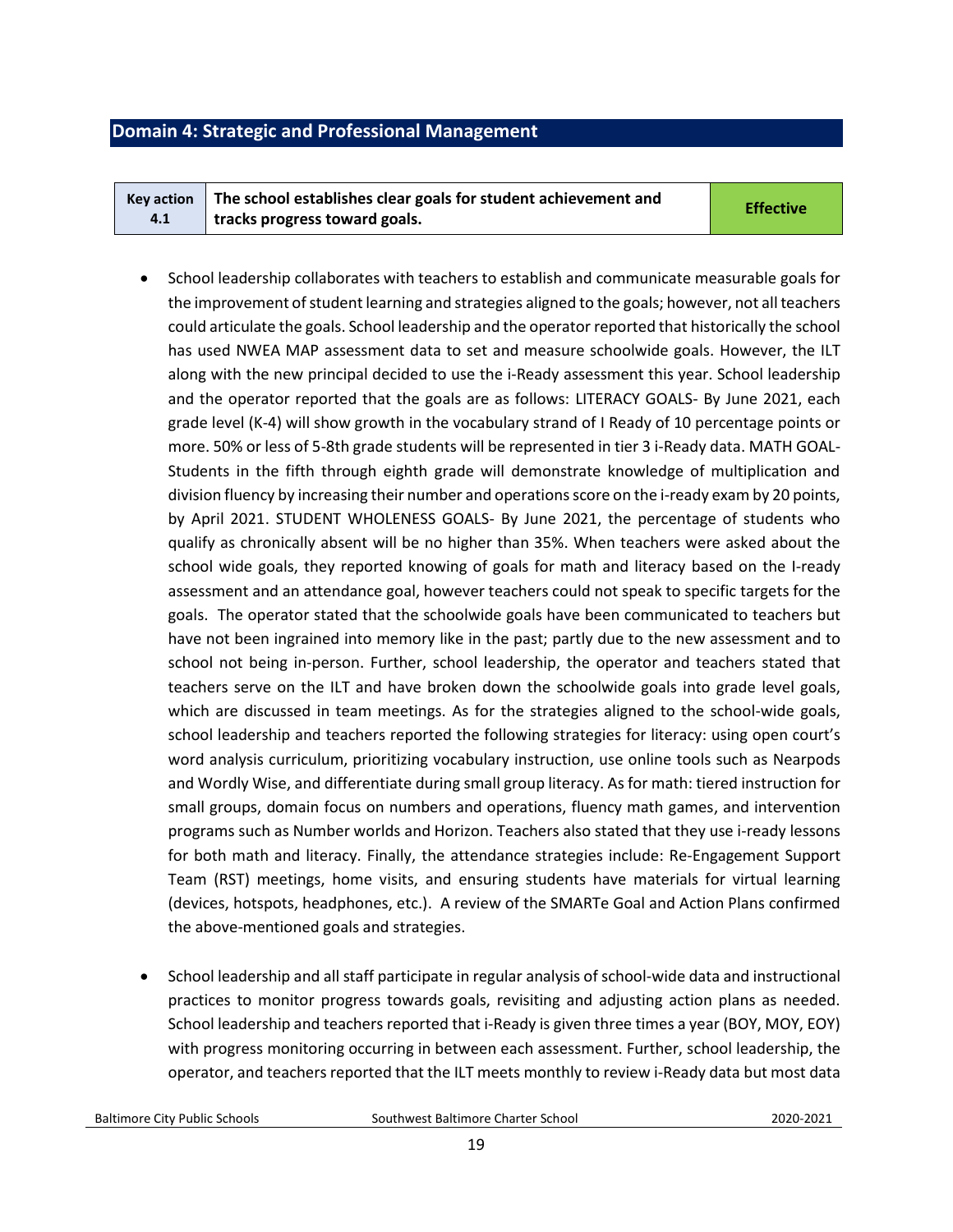is being reviewed at the teacher team level, bi-weekly, where they are making real-time adjustments to small groups based on data. A review of an email to team leads confirmed that teams are asked to "look at groups' I-ready data and set small group goals that can be met with six weeks of targeted small group instruction. The goals should be written to reflect measurement through I-ready and this is what will be presented to ILT. This process will help us as a school to increase our capacity to use and review data at all levels." Continuing, school leadership and teachers reported that attendance goal is monitored weekly by the RST and attendance team. Finally, school leadership reported that an adjustment to one of the intervention strategies (switched some students from using Number Worlds to i-Ready lessons) was made after reviewing the i-Ready benchmark data. A review of a SPP goal tracker confirmed that the ILT is monitoring the goals at each monthly ILT meeting discussing strategies and noting what to continue, discontinue or change.

| Key action<br>4.2 | School leadership allocates and deploys the resources of time,<br>human capital, and funding to address the priority growth goals for<br>student achievement. | <b>Effective</b> |
|-------------------|---------------------------------------------------------------------------------------------------------------------------------------------------------------|------------------|
|-------------------|---------------------------------------------------------------------------------------------------------------------------------------------------------------|------------------|

• Budget distributions and resource allocations are aligned to school goals and priorities that support equitable learning environments. School leadership and teachers reported that staff and families had opportunities to provide input on budget priorities during Family Town Hall meetings, which the operator confirmed. Families and a review of Family Town Hall agendas in which budget was identified as a topic, confirmed families' participation. School leadership and the operator reported that budget priorities include small class sizes (more staff), differentiation, culture and climate, and arts integration. Teachers confirmed the addition of paras to support small group instruction and prioritizing arts integration. Additionally, school leadership and the operator stated that the school recently made some building improvements (adding a dance studio and gym) which supports the priorities. The operator and teachers stated that the school purchased i-Ready assessment and lessons as well as trainings for teachers and staff. Further, teachers stated that Number Worlds, Open Court, and Horizon were all new purchases to help support with virtual learning. As for inequities, the school recognized that for students to be successful with virtual learning they needed devices, hotspots, and class supplies. School leadership, the operator, teachers, and parents reported that the school distributed grade specific supplies (books, manipulatives, paper, etc.) for each student as well as ensured that each student had a device and internet connection. Additionally, school leadership and the operator stated that based on attendance and academic data of some students the school became a student learning center (SLC) for the most vulnerable students they had identified. A review of the Southwest Budget 2020-2021 as well as the Principal's budget Tool FY 21 and FY 22 confirmed the curriculum and material purchases.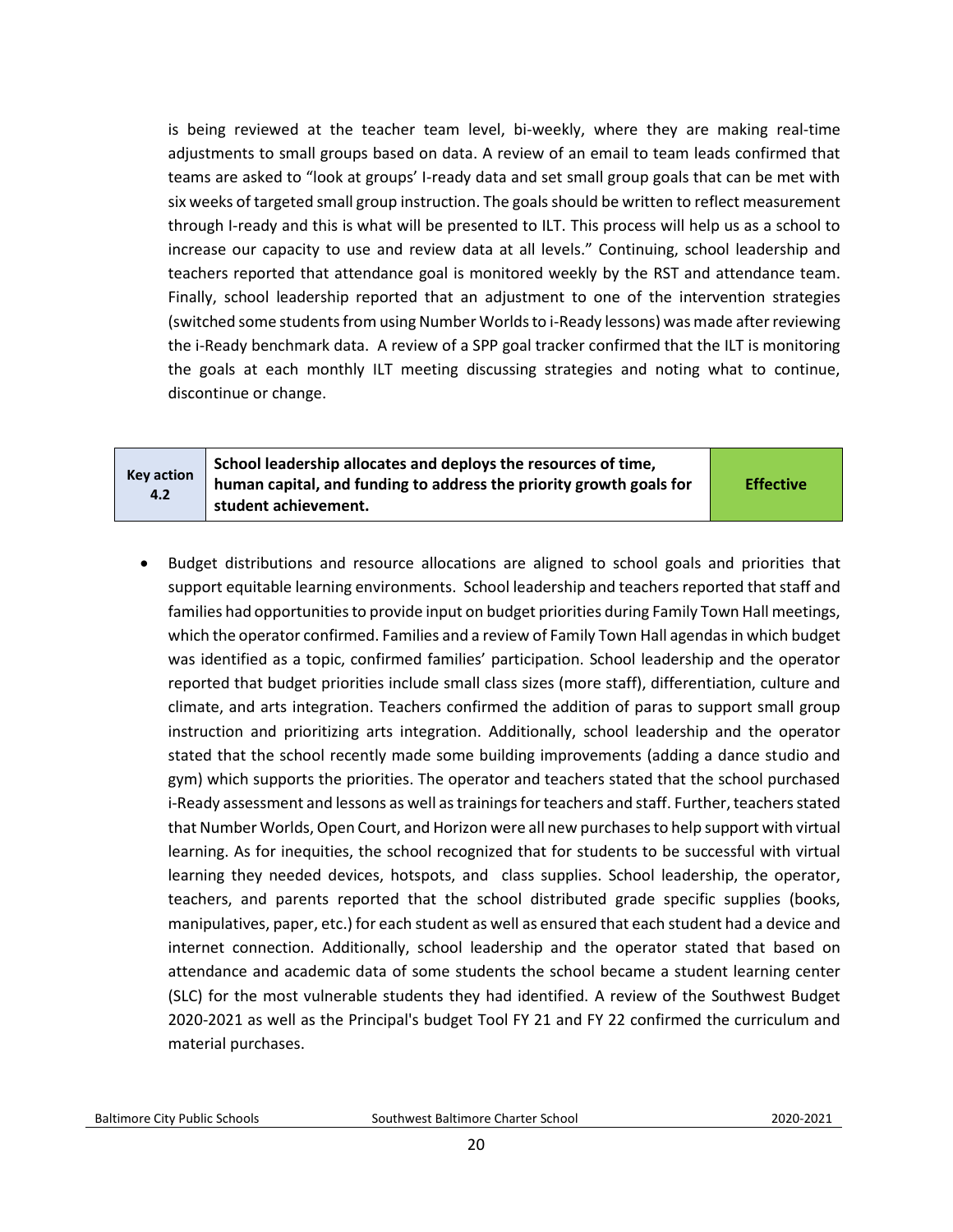- School leadership leverages staff in key roles in support of school-wide goals. School leadership and teachers reported that the school has identified a teacher lead for each grade band. Additionally, school leadership and teachers reported that teachers serve on the ILT and facilitate professional development. A review of a homegrown PD schedule and plan confirms that teachers are leading these sessions. School leadership stated that teachers are selected for these roles through their own personal interest as well as their level of experience and overall performance. School leadership and teachers reported that oversight of roles and responsibilities occur through meetings with individuals and groups, emails, and shared documents. School leadership, teachers, and the operator also reported that teachers serve on the equity alliance committee, which a review of an email recruiting teachers and non-teaching staff to serve on the equity committee confirmed. Finally, the operator also mentioned that teachers serve on the hiring committee.
- School leadership leverages common staff time to focus on professional learning and collaboration in support of student achievement. School leadership and teachers reported that teachers meet bi-weekly by content and also by grade level. Additionally, school leadership and teachers reported that teachers collaborate during professional development and informally during the day. Further, school leadership reported that there is a standing agenda that includes: data, SPED meetings, and Gen Ed Reports, 504 Meetings, SST referrals, kid talk, upcoming dates, announcements or celebrations for the good of the group, notes/outcomes/next steps, which a review of the meeting agendas confirmed. Teachers confirmed that during these meetings they discuss i-Ready data, student performance, small group instruction, and IEPs. Finally, school leadership reported that paras and interventionists also receive supported planning and collaboration during the noncollaborative planning weeks.

#### **Key action 4.3 School's board of trustees (or operator) provides competent stribut studies in the school** of the school.

• The governing board and operator maintain essential knowledge of the school. The operator provides oversight of the academic program and the governing board provides some oversight of the academic program. School leadership and the operator reported that the operator attends various weekly meetings, serves on the ILT, attends professional development, and interacts daily with school leadership. A review of administration weekly meeting agendas and notes confirmed the operator's attendance along with school leadership. The board was aware of the mission and vision of the school and understood the main tenants of which the school was founded (expeditionary learning, arts integration, and a focus on individualized learning approaches). Further, the board stated that one way in which they maintain essential knowledge of the day to day of the school is through having parents on the board, which all stakeholder groups confirmed. The board and operator stated that the board meets bi-monthly and the operator attends board meetings and provides school updates

Baltimore City Public Schools Southwest Baltimore Charter School2020-2021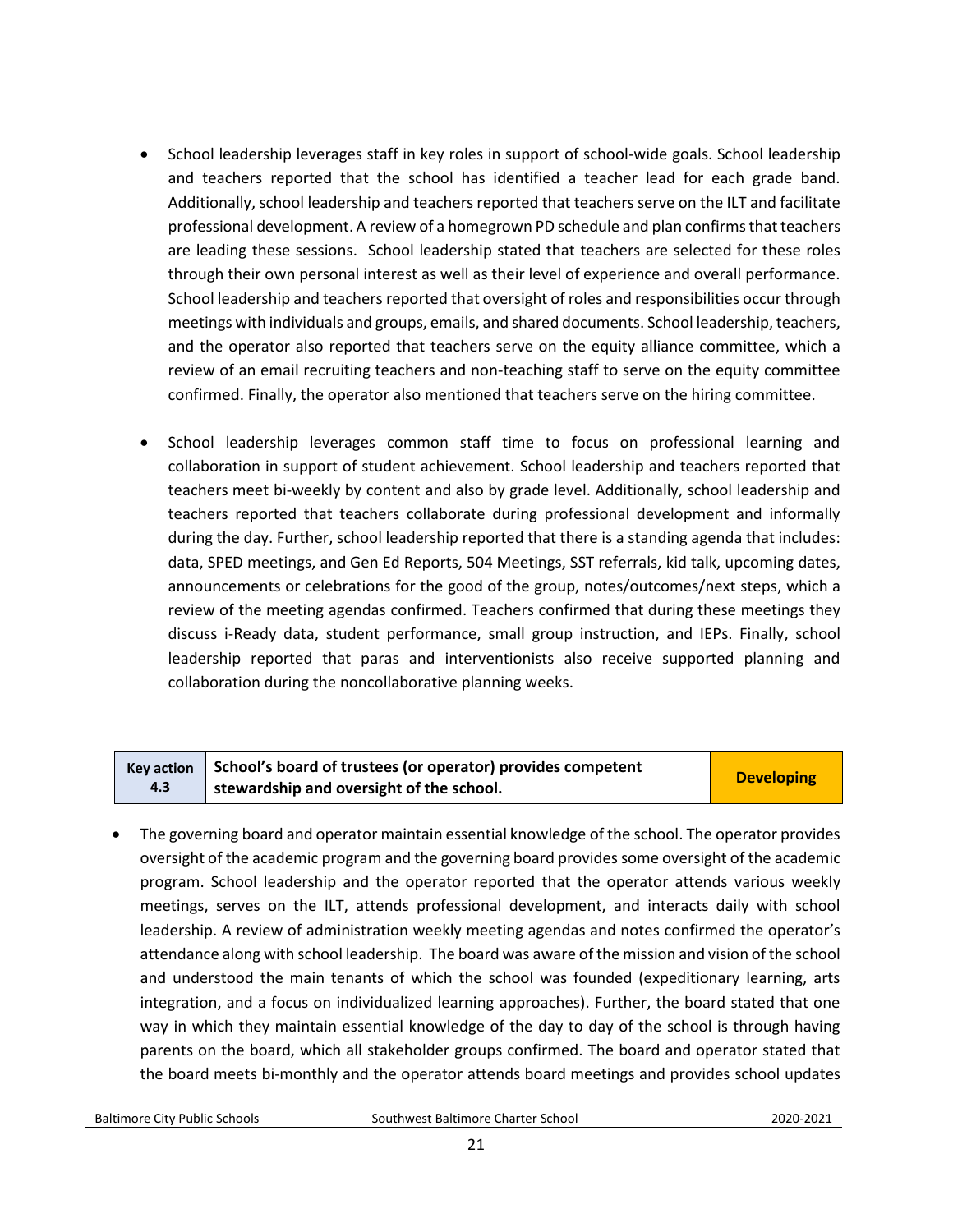as needed. Further, the board stated that updates from the operator have included topics such as: hiring and staffing, COVID related needs, and reopening plans, which a review of emails and board meeting notes confirmed. The board and operator reported that the primary role of the board is fiduciary. As such both the operator and board reported that they are provided with a treasurer's report and development report at each meeting, which a review of the board meeting agendas and minutes confirmed. Regarding schoolwide goals, school leadership, the board, and operator reported that the goals were created by the school team, and then communicated to the board. A review of an email from the operator to the board revealed that the diagnostic i-Ready data print outs were provided after the first administration (BOY). Further, the email stated that "we are formulating our school performance plan goals with the ILT around meeting benchmarks in math and literacy….If you would like to sit in on the ILT meetings, please let me know." Although board members were aware of the goals ;they reported that they have been more focused on engagement data such as attendance, student and staff satisfaction, and distribution of Chromebooks. Finally, board members and the operator stated that they will discuss i-Ready results at the end of the year.

- The governing board and operator provide financial oversight by monitoring the school's financial records and ensuring that the school remains fiscally viable. As mentioned previously, the board and operator reported that the primary role of the board is fiduciary, and the board receives monthly updates on the budget, which a review of the board meeting agendas and minutes confirmed. Further, the board and operator reported that the fiscal state of the school is sound, adding that financial audits are conducted regularly, which a review of the Southwest Baltimore Charter School Audited financial statements June 30, 2020 and 2019 confirmed. Additionally, the board, operator, and school leadership reported that the school has received additional funds through grants and fundraising efforts. A review of a grant request letter to the Thomas Wilson Foundation and a thank you letter to a donor for a gift of \$10,000 to the SBCA annual fund confirmed these additional revenue streams. The operator stated that as part of their lease agreement with Baltimore City Schools they must make capital improvements to the building each year. As such, the operator reported that they had just renovated the gym and dance studio, which school leadership and the board confirmed. Finally, school leadership, the board and operator spoke to a budgeting process that involved seeking input and feedback from staff, parents and the board before the board approves the final budget.
- The operator maintains effective governance practices and the governing board maintains some effective governance practices to ensure organizational viability, including the systemic selection and oversight of the school leader. School leadership, board members, and the operator reported that the board currently has nine members; two of which are current parents and two who are parents of alumni. The board stated that the board structure includes a chair, vice chair, treasurer, and secretary. Continuing, the board stated that members serve one-year terms, with no term limits, which a review of the by-laws confirmed. The operator stated that because the board is small, they do not have formal sub-committees; however, stakeholders stated that board members are part of the equity alliance committee along with teachers, parents, and a student. Additionally, the board reported that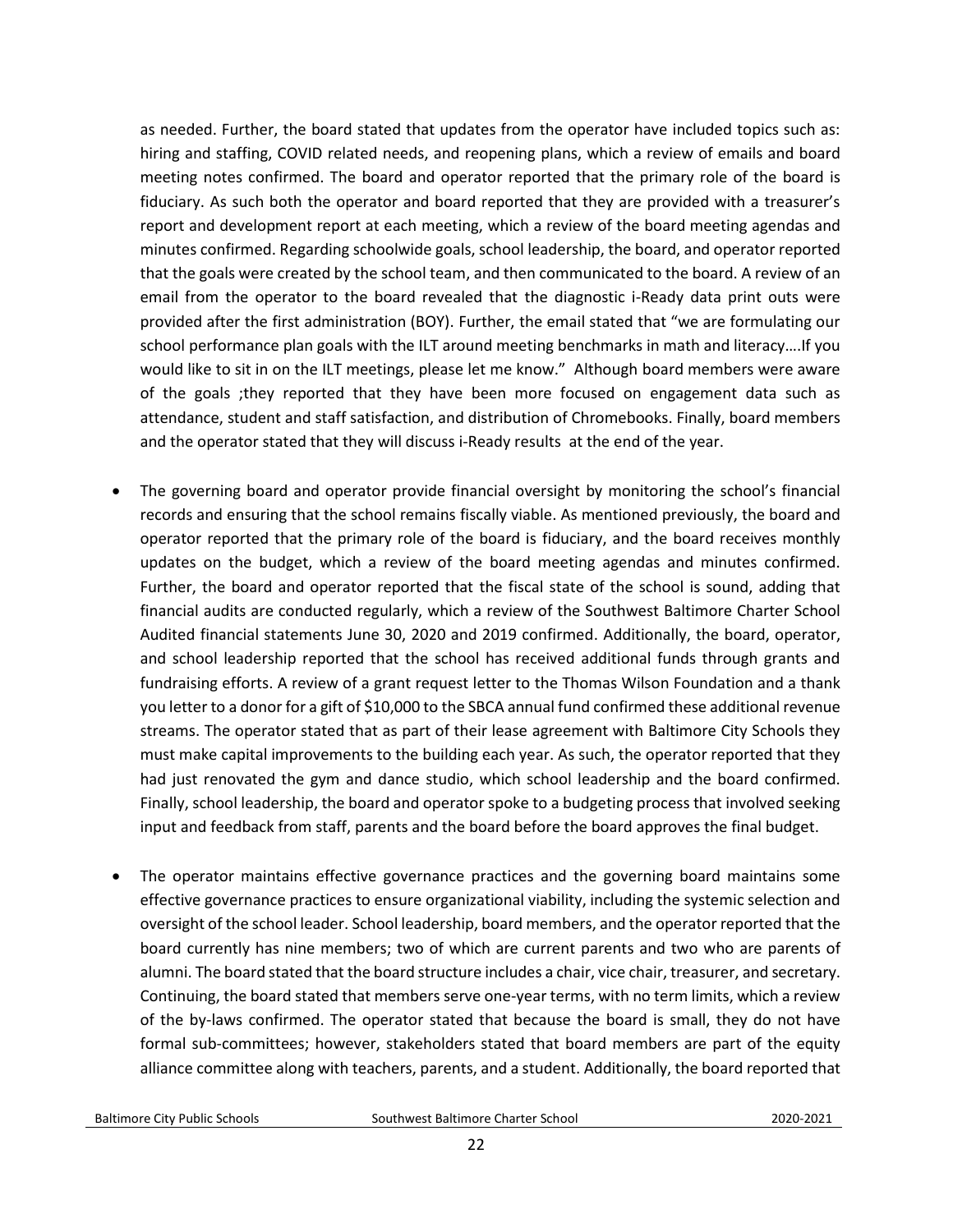board members served on the hiring committee for the current principal. School leadership and the operator reported that the board supports school leadership and the operator in receiving professional development on topics such as equity and data. The operator stated that the board holds a retreat every couple of years, however due to the pandemic one was not held this past year. Additionally, the operator and board stated that the board does not has currently have a strategic plan. Regarding the hiring of school leadership, the operator, board and school leadership stated that multiple interviews were conducted with various stakeholders, including the operator, board members, teachers, staff, and parents, which a review of a formal letter to Baltimore City's Human Capital Office about the principal selection waiver confirmed. Continuing, school leadership and the operator reported that school leadership is evaluated by the operator using the Baltimore City Public School System's leadership framework, which a review of the principal's MOY evaluation confirmed. Finally, regarding oversight of the operator, the board and operator stated that the operator is evaluated every 3 to 5 years based on the charter contract with the City Schools. Further, the board reported that the operator is evaluated on a variety of data points such as: school community feedback (5 Essentials survey), fiduciary information (Annual audit) and SER results, which a review of the Executive Director's last evaluation from SY 2017-2018 confirmed and revealed other data sources such as academic data (MAP and PARCC), Expeditionary Learning Implementation and the overall results of the charter review. Finally, a review of an email from the Board chair to the Executive Director on March 14, 2021 stated, "the SBCS Board evaluates the executive director on a regular basis, consistent with our by-laws. We developed an ED evaluation plan several years ago in order to articulate and record the evaluation process. 2 key parts of the evaluation were recognized: 1) the outcome of the charter renewal process and 2) data collected from school stakeholders. To reduce burden and redundancy, the board elected to include data from the SER in order to address item 2. Due to the postponement of the SER from spring of 2020 to the spring of 2021, your evaluation was delayed and will now be conducted in summer of 2021, with final results available when the school system provides the renewal results. Though the formal process has been delayed, the board has provided informal feedback to you at regular board meetings"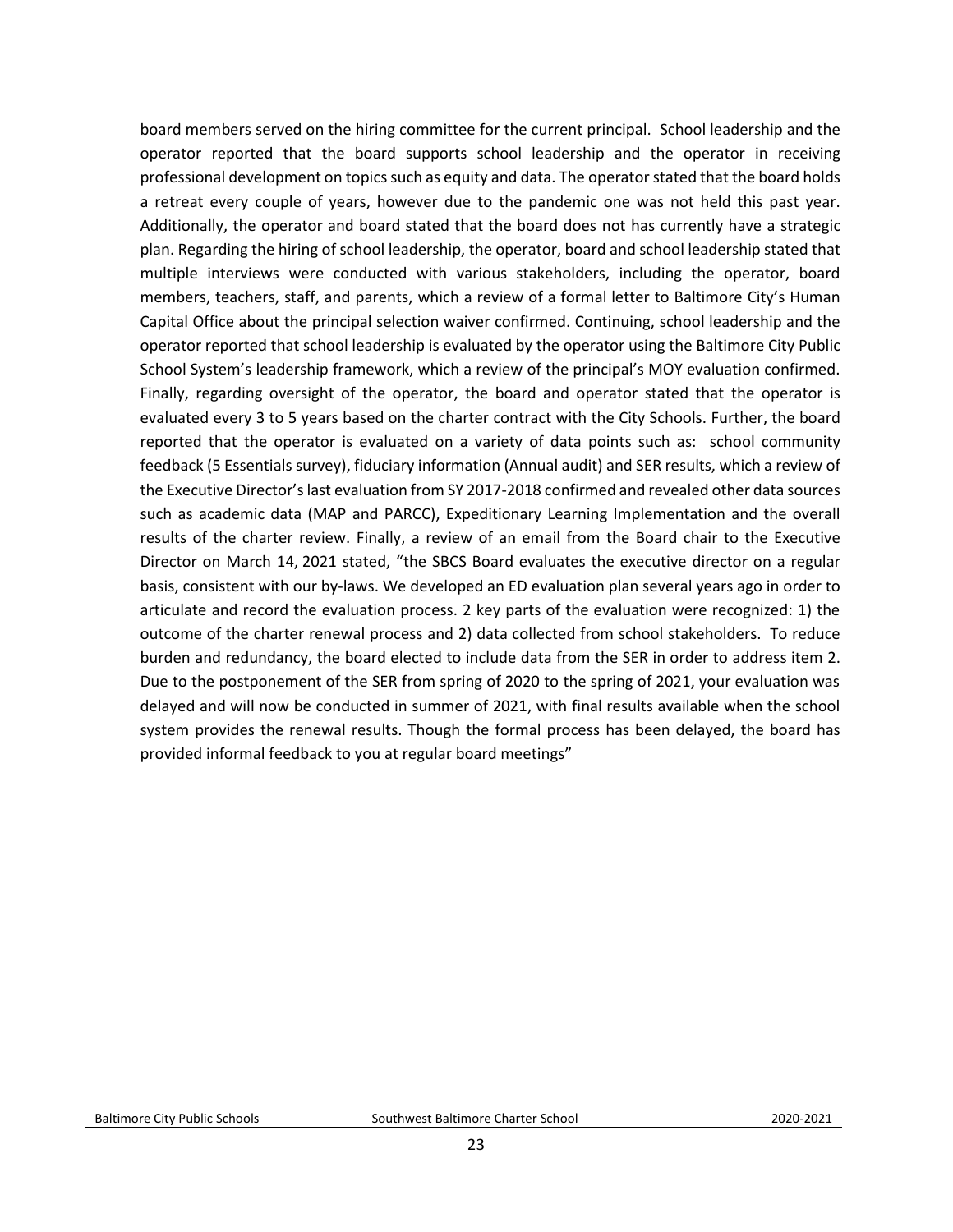## <span id="page-23-0"></span>APPENDIX A: SCHOOL REPORT COMMENTS

## **Domain 1: Highly Effective Instruction**

None

**Domain 2: Talented People**

None

**Domain 3: Vision and Engagement**

None

### **Domain 4: Strategic and Professional Management**

None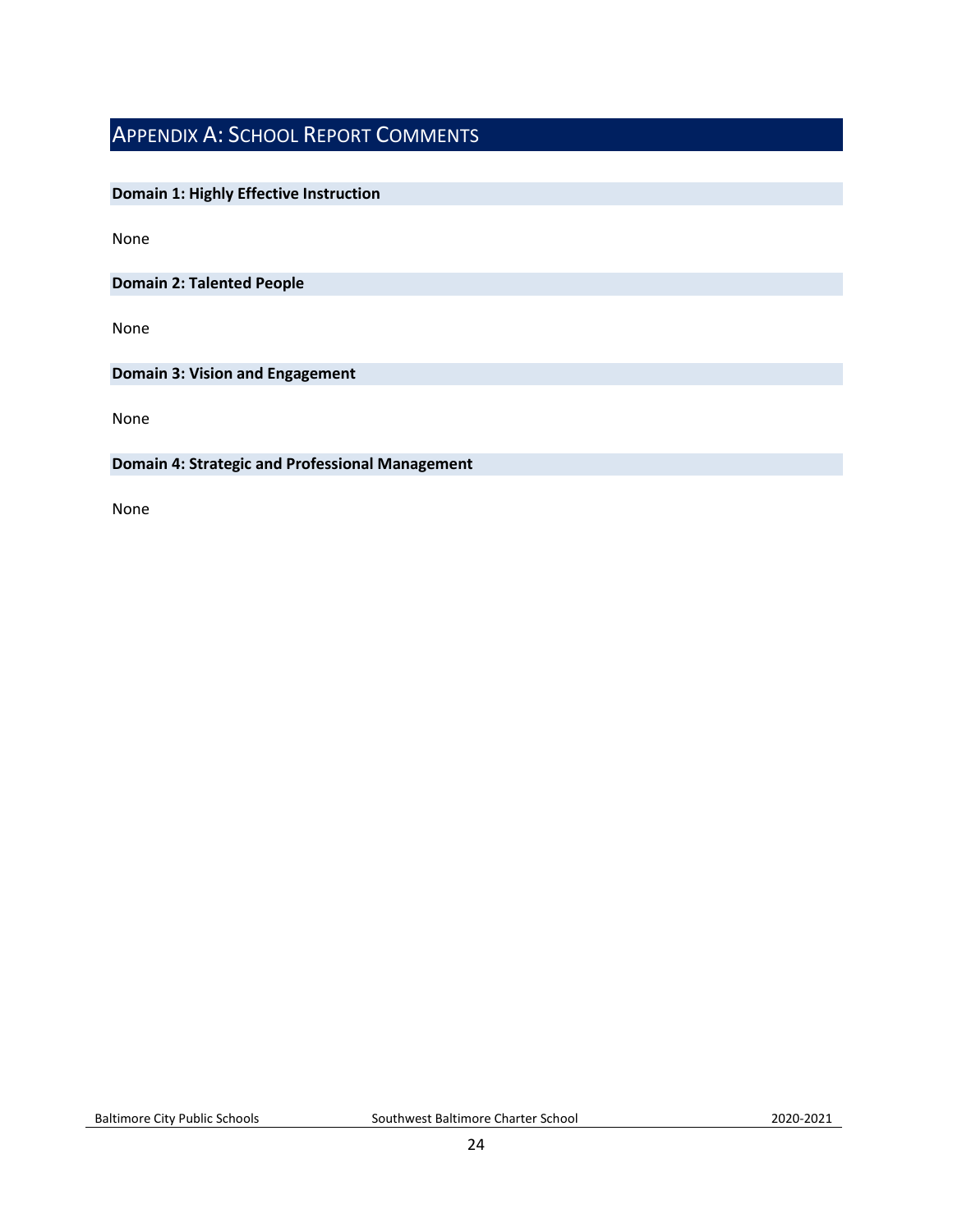## <span id="page-24-0"></span>APPENDIX B: SER TEAM MEMBERS

The SER visit to the Southwest Baltimore Charter School was conducted on March 22-23, 2021 by a team of representatives from Baltimore City Public Schools.

**Team Lead/Writer:** Brianna Kaufman is the Manager for the School Effectiveness Reviews in the Office of Achievement and Accountability in Baltimore City Public Schools. Brianna began her career as an elementary art teacher in Bryan, TX. After obtaining her Master's degree, she interned and worked at a number of art museums in the education department including the: Dallas Museum of Art, The National Gallery of Art in DC, and the Walters Art Museum. In 2008, Brianna made the shift from art education to general education reform as a Program Manager at the Fund for Educational Excellence. There she managed a grant from the Bill and Melinda Gates Foundation that focused on College and Career Readiness. Prior to joining OAA, Brianna worked as the College and Career Readiness Education Specialist for Baltimore City Public Schools. Brianna holds a Bachelor's degree in elementary education from Texas Lutheran University, a Master's degree in Art Education from University of North Texas, and a Master's of Business Administration from Loyola University in Maryland.

**Team Support:** Mona Khajawi is a Program Evaluator II in the Office of Achievement and Accountability in Baltimore City Public Schools. She has had a variety of experience in the field of education, including teaching, program management and evaluation. Most recently, she worked in the capacity of Evaluation Specialist with City Year in Washington, D.C., assessing the quality of educational programming implemented by 140 AmeriCorps members in eleven schools throughout the district. She initially gained exposure to evaluation while interning with the Academy for Educational Development, where she assisted in conducting reviews of a subset of the Gates-funded small schools in New York City. Previously, she also taught English in a rural high school in Ukraine, and served as an Assistant Program Coordinator of the AmeriCorps program at the Latin American Youth Center in Washington, D.C. Mona holds a Bachelor's degree in English Literature from the University of Maryland, College Park, and a Master's degree in Education Policy from Teachers College, Columbia University.

**Team Support:** Reginald Trammell is a Program Evaluator II in the Office of Achievement and Accountability in Baltimore City Public Schools. Reginald began his career in education in 2000 as an elementary classroom teacher with Baltimore City Public Schools. After a decade of providing direct service to scholars, he transitioned to the Office of Teaching and Learning as the Education Associate for Elementary and Middle School Mathematics. In this role, he wrote curriculum, modelled instruction and facilitated professional development opportunities for math instructors. In 2011, Reginald continued to support Baltimore City Public Schools through the work of the Engagement Office. Here, he served as a Family and Community Engagement Specialist and subsequently secured the role as Parent Involvement Manager. His responsibilities included coordinating district-wide learning opportunities for school staff on engaging of families and community members and supporting the district's Title I Parent Involvement Program. Reginald is currently earning his Administrator I Certificate to continue his mission of improving public education.